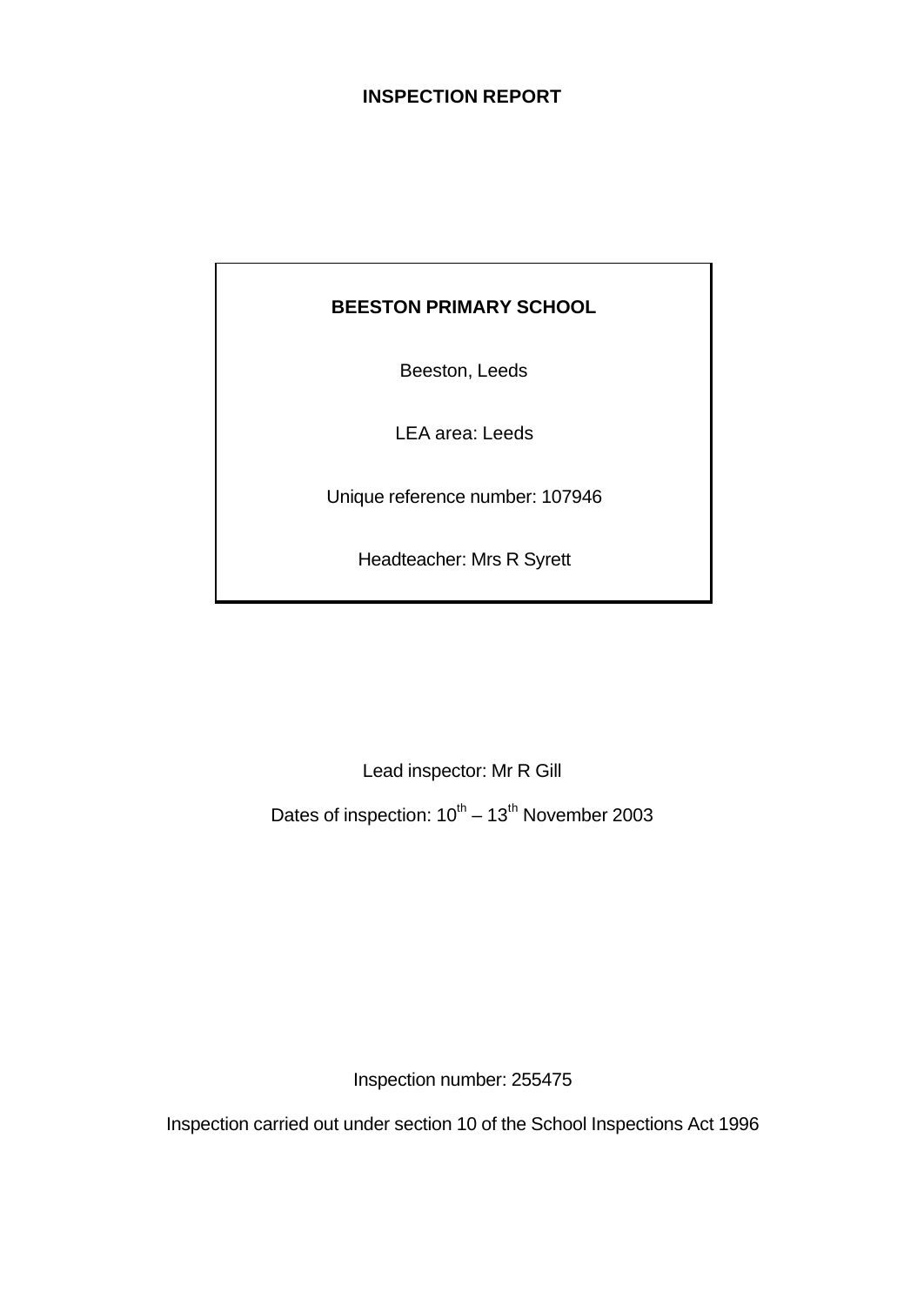#### © Crown copyright 2003

This report may be reproduced in whole or in part for non-commercial educational purposes, provided that all extracts quoted are reproduced verbatim without adaptation and on condition that the source and date thereof are stated.

Further copies of this report are obtainable from the school. Under the School Inspections Act 1996, the school must provide a copy of this report and/or its summary free of charge to certain categories of people. A charge not exceeding the full cost of reproduction may be made for any other copies supplied.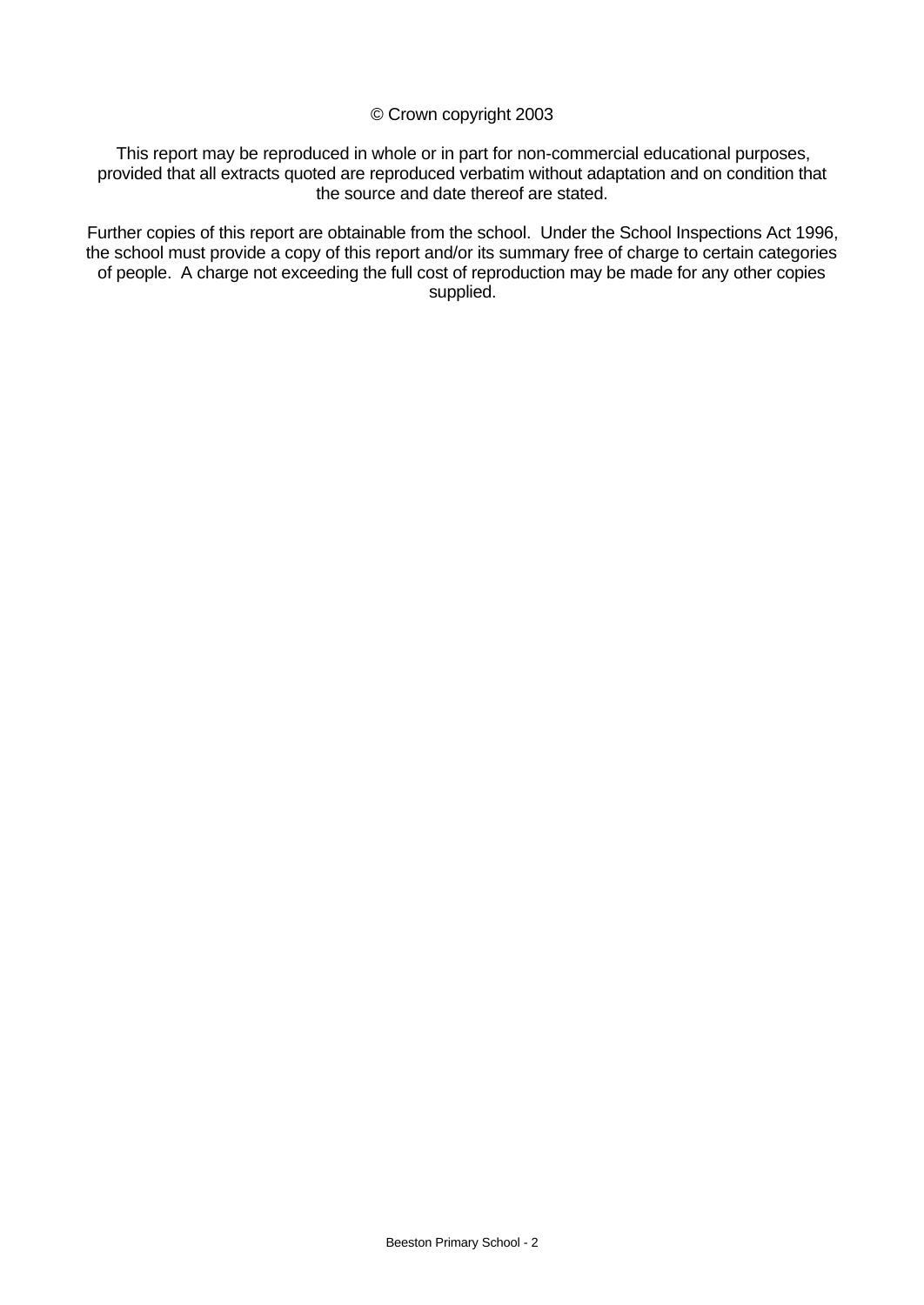# **INFORMATION ABOUT THE SCHOOL**

| Type of school:              | Primary                                |
|------------------------------|----------------------------------------|
| School category:             | Community                              |
| Age range of pupils:         | $3 - 11$ years                         |
| Gender of pupils:            | <b>Mixed</b>                           |
| Number on roll:              | 451                                    |
| School address:              | <b>Town Street</b><br>Beeston<br>Leeds |
| Postcode:                    | West Yorkshire<br><b>LS11 8PN</b>      |
| Telephone number:            | 0113 2716978                           |
| Fax number:                  | 0113 2716978                           |
| Appropriate authority:       | Governing body                         |
| Name of chair of governors:  | Mrs J Mapplebeck                       |
| Date of previous inspection: | 2 - 5 November 1998                    |

# **CHARACTERISTICS OF THE SCHOOL**

Beeston is situated to the south of Leeds and serves an area of private and council owned properties. Most of the 451 pupils, 216 boys and 196 girls, live locally. The area around the school has changed significantly over the last few years. A village-like community has become much more mobile, vulnerable and unstable. The proportion of pupils with special educational needs is above the national average for primary schools. Nine pupils have a Statement of Special Educational Need and a further 48 pupils have a special educational need.The majority of these pupils have learning difficulties, but the school increasingly caters for pupils with behavioural difficulties.Eight per cent of pupils have an ethnic minority heritage and the proportion of pupils who are learning English as an additional language is above the national average. The school population is a fairly stable one, but a significant number of pupils join the school in Years 4, 5 and 6. The pupils' attainment when they start school is below average. The school has just emerged from a period of instability which was related to staffing. It was then incapacitated at the time of the inspection, for example, by the absence of several senior teachers, including the deputy headteacher.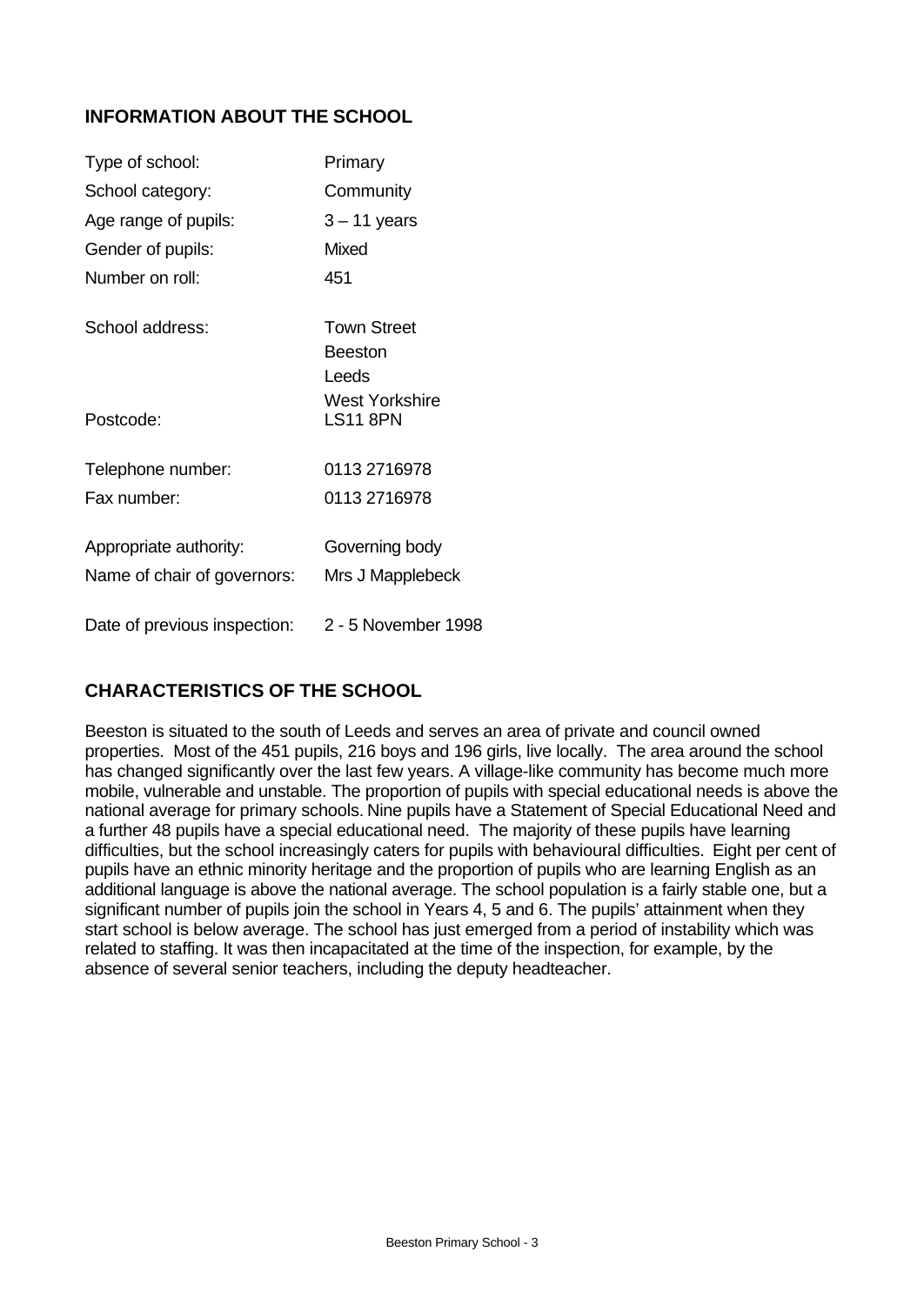# **INFORMATION ABOUT THE INSPECTION TEAM**

| Members of the inspection team |          |                | <b>Subject responsibilities</b>                          |
|--------------------------------|----------|----------------|----------------------------------------------------------|
| 4074                           | R Gill   | Lead inspector | English                                                  |
|                                |          |                | Art and design                                           |
|                                |          |                | Physical education                                       |
|                                |          |                | <b>Music</b>                                             |
|                                |          |                | English as an additional language                        |
|                                |          |                | Personal, social and health education and<br>Citizenship |
| 8988                           | J Cross  | Lay inspector  |                                                          |
| 32392                          | J Watson | Team inspector | Science                                                  |
|                                |          |                | Information and communication technology                 |
|                                |          |                | Design and technology                                    |
|                                |          |                | Special educational needs                                |
| 23081                          | C Waine  | Team inspector | <b>Mathematics</b>                                       |
|                                |          |                | History                                                  |
|                                |          |                | Geography                                                |
|                                |          |                | Religious education                                      |
|                                |          |                | Foundation Stage of Learning                             |

The inspection contractor was:

ISIS

3 Harrowby Road West Park Leeds LS16 5HN

Any concerns or complaints about the inspection or the report should be made initially to the inspection contractor. The procedures are set out in the leaflet *'Complaining about Ofsted Inspections'*, which is available from Ofsted Publications Centre (telephone 07002 637833) or Ofsted's website (www.ofsted.gov.uk).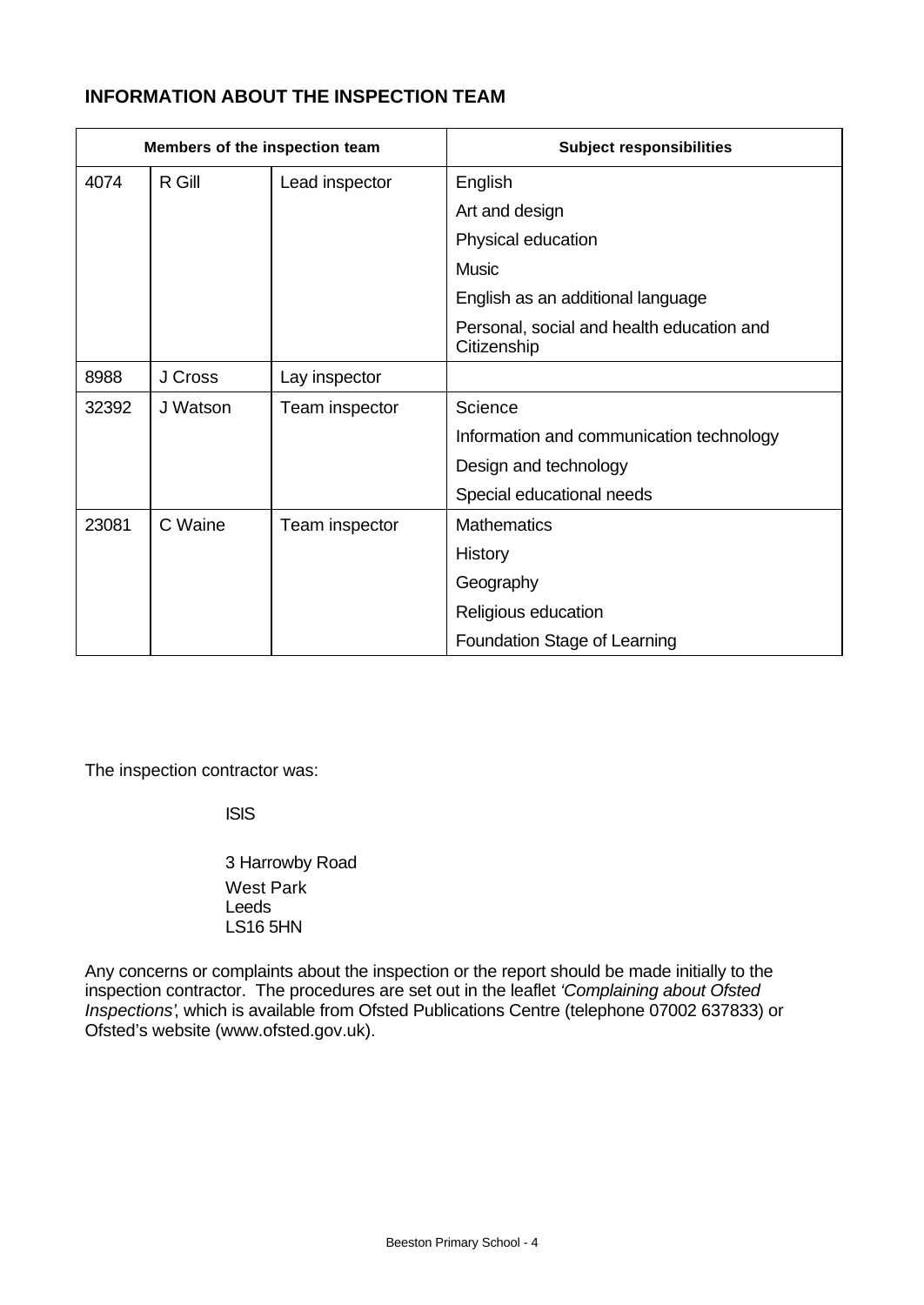# **REPORT CONTENTS**

|                                                                                                                                    | Page |
|------------------------------------------------------------------------------------------------------------------------------------|------|
| <b>PART A: SUMMARY OF THE REPORT</b>                                                                                               | 6    |
| <b>PART B: COMMENTARY ON THE MAIN INSPECTION FINDINGS</b>                                                                          |      |
| <b>STANDARDS ACHIEVED BY PUPILS</b>                                                                                                | 8    |
| Standards achieved in areas of learning, subjects and courses                                                                      |      |
| Pupils' attitudes, values and other personal qualities                                                                             |      |
| <b>QUALITY OF EDUCATION PROVIDED BY THE SCHOOL</b>                                                                                 | 11   |
| Teaching and learning<br>The curriculum<br>Care, guidance and support<br>Partnership with parents, other schools and the community |      |
| <b>LEADERSHIP AND MANAGEMENT</b>                                                                                                   | 16   |
| <b>PART C: THE QUALITY OF EDUCATION IN AREAS OF LEARNING AND</b><br><b>SUBJECTS</b>                                                | 19   |
| AREAS OF LEARNING IN THE FOUNDATION STAGE                                                                                          |      |
| <b>SUBJECTS IN KEY STAGES 1 AND 2</b>                                                                                              |      |
| <b>PART D: SUMMARY OF THE MAIN INSPECTION JUDGEMENTS</b>                                                                           | 33   |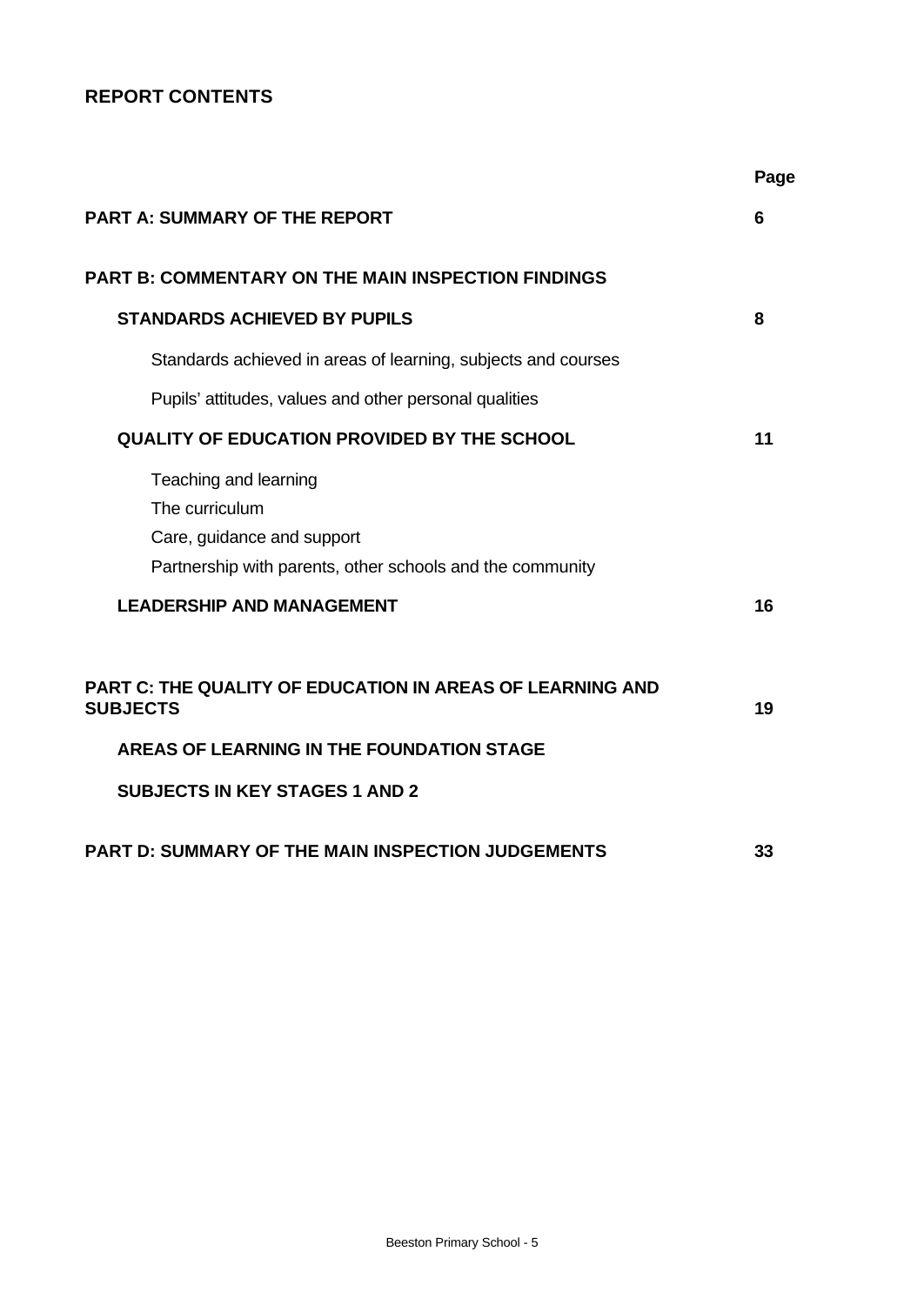# **PART A: SUMMARY OF THE REPORT**

# **OVERALL EVALUATION**

**This is a good school.**It has recovered well from a period of change in the intake of pupils and difficult circumstances in terms of staffing. Standards are improving again towards levels achieved in 2000. Pupils are currently achieving well, in English and mathematics in particular, because teaching is ambitious, well organised and makes learning relevant and enjoyable. Leadership and management have been strengthened by new appointments and the school is tackling weaknesses with speed and resolve. The school is once again providing good value for money.

The school's main strengths and weaknesses are:

- Good leadership and management that has engineered the school's recovery.
- The school's ethos that places children at the centre of its developments.
- Good teaching that has helped children to achieve well by the end of Year 2 and Year 6.
- A rich curriculum that is very well extended by extra-curricular activities and multi-cultural influences.
- Standards in art and design are well above the nationally expected level.
- The quality of teaching overall in the nursery and reception classes is satisfactory in most areas of learning, but not yet as good, overall, as elsewhere in the school.
- Pupils capable of higher attainment in science do not achieve well enough.
- Teaching does not fully inform pupils about how they can improve their work.

The school is as effective now as it was in 1998. The changed character of the school means that it has had to work even harder to ensure that pupils achieve well. Provision for information and communication technology (ICT) has improved since the last inspection. Co-ordinators and senior managers make a stronger contribution in assessing pupils' work and tackling the school's weaknesses.

| <b>Results in National</b><br>Curriculum tests at the end |      | similar schools |      |      |
|-----------------------------------------------------------|------|-----------------|------|------|
| of Year 6, compared with:                                 | 2001 | 2002            | 2003 | 2003 |
| English                                                   |      |                 |      |      |
| mathematics                                               |      |                 |      |      |
| science                                                   |      |                 |      |      |

## **STANDARDS ACHIEVED**

*Key: A - well above average; B – above average; C – average; D – below average; E – well below average Similar schools are those whose pupils attained similarly at the end of Year 2.*

**Pupils' achievement is good.** In 2003, results in English and mathematics were an improvement on the two preceding years. Standards in Year 6 currently meet national expectations in both subjects. Pupils in Year 2 regularly meet national expectations, which is a mark of good achievement. Throughout the school, performance in reading is usually stronger than in writing. In mathematics, pupils' good achievements are the result of the lively and productive teaching that makes learning fun. More pupils than is found nationally reach the expected levels in science, but those capable of higher attainment do not always fulfil their potential. Pupils achieve well in history and music and very well in art and design. They also achieve well in ICT in Years 3 to 6. By the end of the reception year, children do not achieve the nationally expected levels except in language and literacy and personal social and emotional development. Nevertheless, they make at least satisfactory progress in most areas of learning.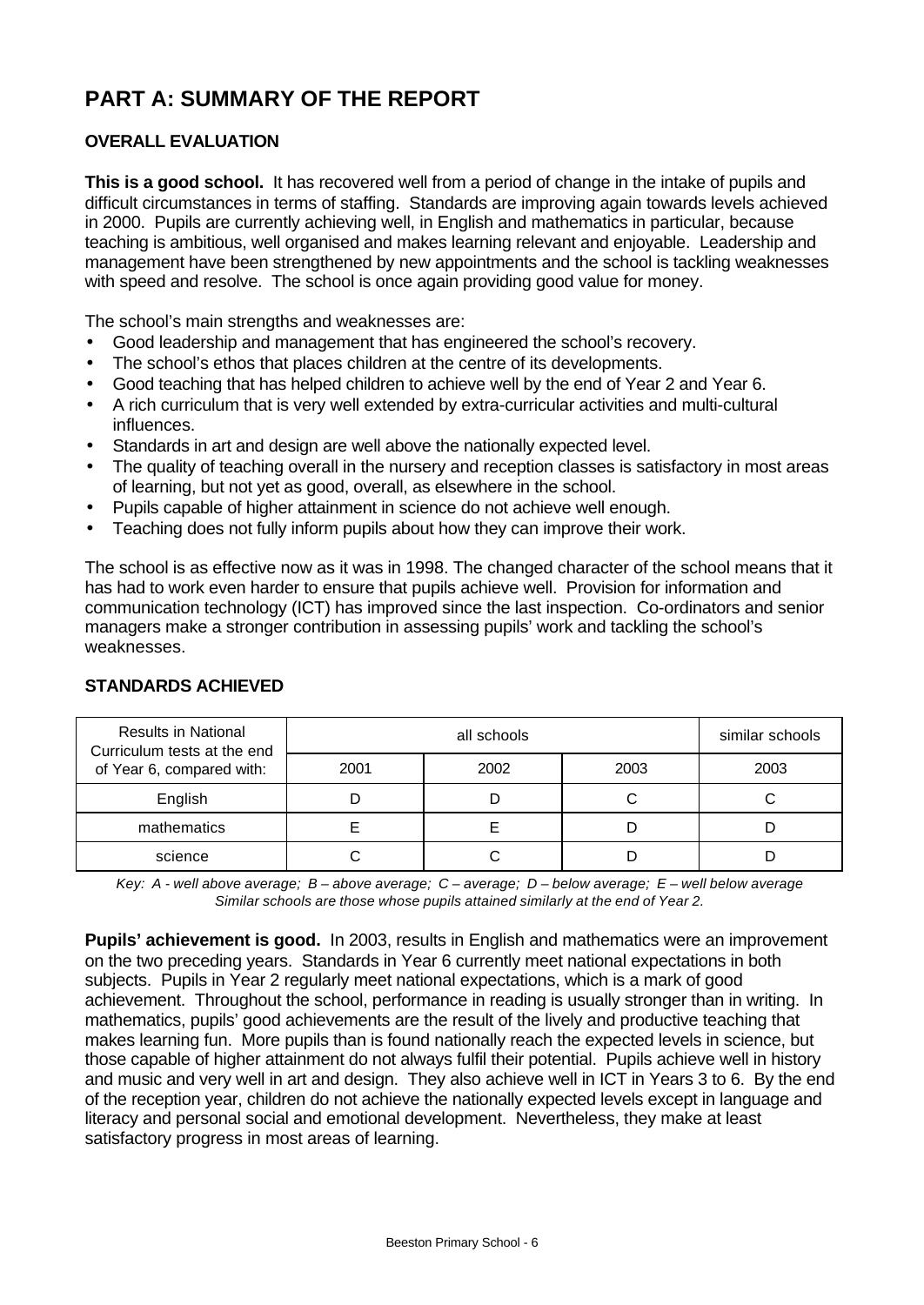**Pupils' personal qualities are good and are helped by the good provision for their spiritual, moral, social, and cultural development.**Pupils enjoy school and attend satisfactorily. Their attitudes and behaviour in lessons are good and sometimes very good, but some pupils are a little boisterous and anti-social at playtimes.

## **QUALITY OF EDUCATION**

**The quality of education provided by the school is good.** Lively lessons produced by **good teaching** are characterised by productive relationships and imaginative methods. Pupils are able to learn quickly, achieve well and enjoy what they are doing. Those pupils who have special educational needs or are learning English as an additional language are included well in lessons and they make good progress. Teachers have a good idea about how well pupils are doing in English, mathematics and science, but their methods of giving advice to pupils about how to improve lack consistency and precision. Analysis of pupils' learning in other subjects is unsystematic.

Pupils' academic achievement and personal development are enhanced well by the rich and varied curriculum and the caring approach taken by the school. Staff are very good at discovering pupils' views through the school council and acting upon them wisely.

## **LEADERSHIP AND MANAGEMENT**

**Leadership and management are good.** The school has a very clear sense of purpose that is promoted positively by the headteacher and staff. Governors share this vision and have managed the school's recent problems well. The governing body fully complies with all statutory requirements. Good management systems are now in place to assist the school to develop, and staff and governors are collaborating closely to make them work. Monitoring and evaluation of the school's work are effective in general, for example, the school is already aware that pupils in the nursery and reception classes could achieve at a faster rate.

## **PARENTS' AND PUPILS' VIEWS OF THE SCHOOL**

Parents have a good opinion of the school. They particularly like the way that the school makes learning interesting and that they are so involved in their child's schooling. They believe, correctly, that the very wide range of extra-curricular activities helps children grow in maturity and perform better academically. Pupils are also pleased with school. They appreciate its open, caring and positive atmosphere. Pupils enjoy learning new things in lessons and feel confident that teachers will help them when they are stuck.

## **IMPROVEMENTS NEEDED**

The most important things the school should do to improve are:

- Make sure the higher ability pupils achieve as well as they can in science.
- Strengthen the quality of teaching in the nursery and reception classes.
- Give the pupils good advice about their learning so that they can be more fully involved in making their work better.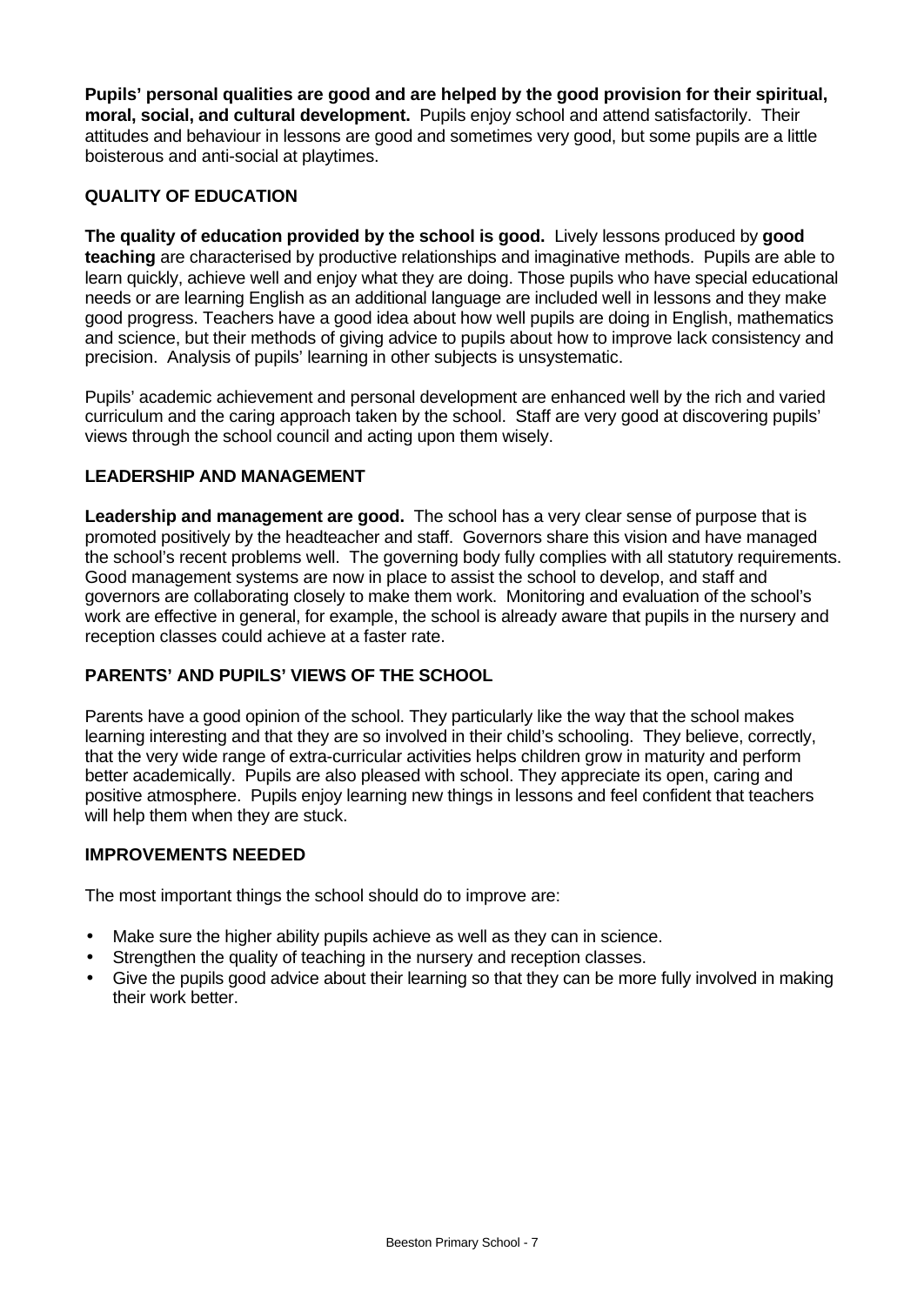# **PART B: COMMENTARY ON THE INSPECTION FINDINGS**

# **STANDARDS ACHIEVED BY PUPILS**

#### **Standards achieved in areas of learning, subjects and courses**

Pupils' attainment by the end of Year 6 has had an erratic history since the time of the last inspection. It was stable until 2000, after which there were two very low attaining years. By 2003, a recovery was evident, which has been consolidated in this academic year. Children achieve satisfactorily by the end of the reception year. **Achievement is good** thereafter **by the ages of seven and eleven**.

#### **Main strengths and weaknesses**

- Standards in English and mathematics are about average by the end of Year 6 and this represents good achievement for pupils.
- Standards in art and design are well above those expected nationally,
- Pupils achieve well in history and music throughout the school and in ICT by the end of Year 6.
- Children achieve well in literacy and personal, social and emotional development by the end of the reception class.
- Pupils capable of higher attainment do not do well enough in science.

- 1. The trend is for pupils to achieve well as they progress through the school. This positive pattern includes those pupils with special educational needs and those learning English as an additional language. Children start the school with attainment below that expected nationally for their age and generally reach nationally expected levels by the end of Year 2. They make satisfactory progress in the nursery and reception classes and then improve quickly in Years 1 and 2 in response to the good quality of teaching they receive. This achievement is maintained between Year 3 to Year 6, despite the relatively recent phenomenon, linked to the changing social context around the school, of pupils being admitted into Years 4, 5 and 6 who find learning difficult and who sometimes have significant behavioural problems. This is coupled with the loss of some average and higher attaining pupils who leave the school in Year 5 to secure places in secondary schools in other parts of Leeds.
- 2. Improvements in English and mathematics, as the table below describes, have brought the school's results in National Curriculum tests for 11 year olds virtually back in line with the national average in mathematics and statistically beyond it in English. This is due to good teaching, particularly in Year 6. The grouping of pupils by attainment for these two subjects, for example, works well to improve pupils' learning. Teachers use the school's new ways of setting pupils' individual targets in English to good effect. This has helped to improve performance in writing in a relatively short time.
- 3. In science, the proportion of pupils reaching or exceeding the nationally expected level was similar to the national figure, but fewer pupils exceeded it than was found nationally. Several pupils capable of higher attainment did not do as well as expected, partly because of the school's emphasis on learning scientific knowledge at the expense of using that knowledge to interpret and explain information. This was a disadvantage, since the test in 2003 emphasised this skill.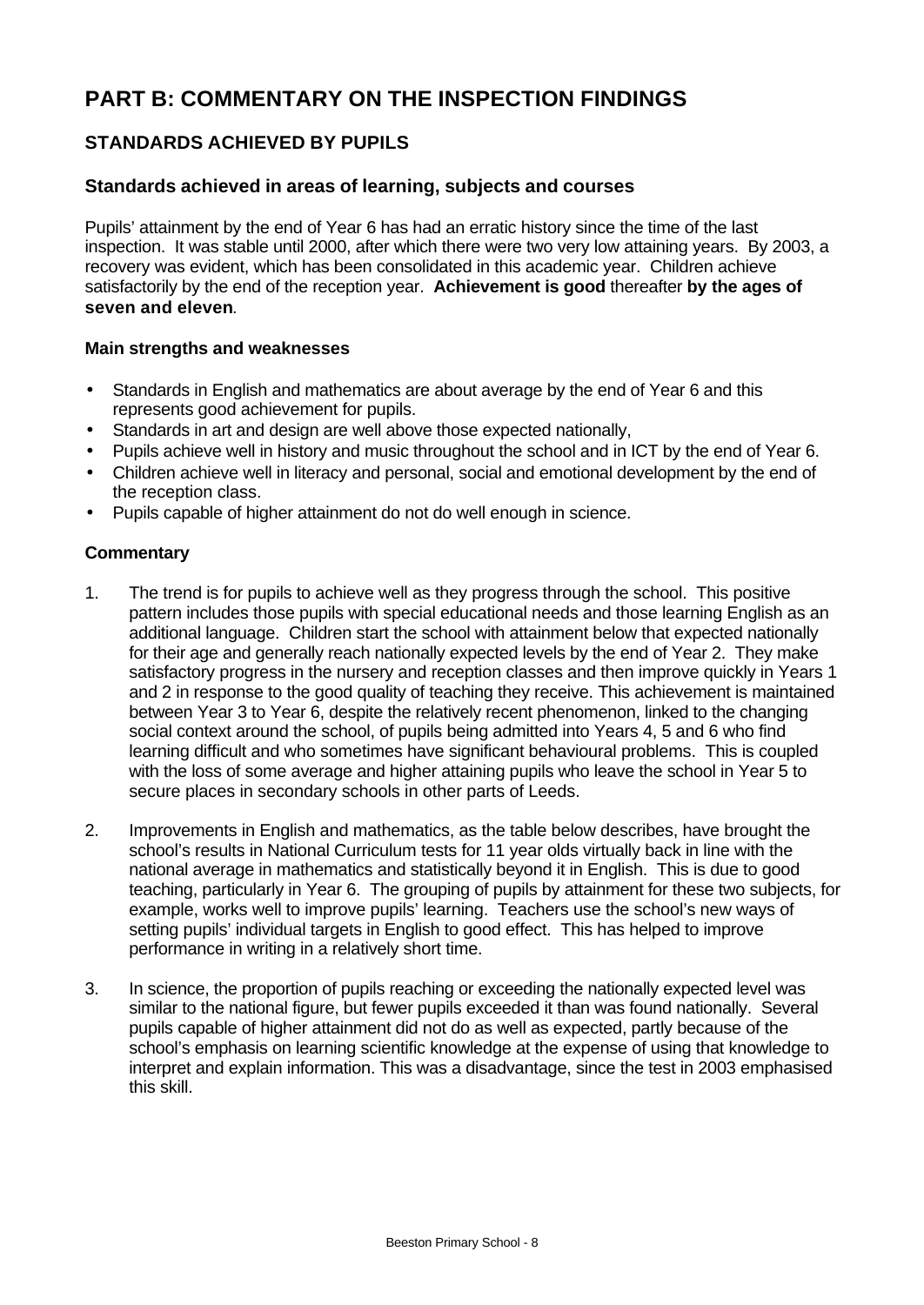| Standards in: | School results | National results |
|---------------|----------------|------------------|
| English       | 27.3 (25.8)    | 26.8 (27.0)      |
| mathematics   | 26.2 (23.6)    | 26.8 (26.7)      |
| science       | 27.9 (28.2)    | 28.6 (28.3)      |

#### *Standards in national tests at the end of Year 6 – average point scores in 2003*

*There were 63 pupils in the year group. Figures in brackets are for the previous year*

- 4. Currently, pupils in Year 6 are reaching nationally expected standards in English and mathematics. This represents good achievement for all pupils. They are responding well to the clear way in which their targets for writing are communicated. Their reading continues to thrive owing to the school's long-term initiatives in this aspect. In mathematics, pupils make swift progress because the drive to improve mental arithmetic is beginning to pay dividends. The school's new senior management team has shown strength and vision in devising measures to tackle the low attainment in recent years. The headteacher and deputy headteacher have never been complacent about the fact that the two low attaining year groups started school in the reception class with attainment that was well below expectations for their age, and then acquired more pupils with additional problems as they went through school.
- 5. Standards in art and design remain well above those expected nationally at the end of Year 2 and Year 6 owing to the expertise within the school and the belief in a rounded education through the arts. Parents and pupils all recognise, correctly, this aspect of provision as a significant strength of the school. The achievements that pupils make in history and music are also the result of a determined effort to make sure that pupils get as much hands-on experience as possible. Pupils are achieving well in ICT by the end of Year 6 because the coordinator has been able to work alongside colleagues to provide extra support and advice in lessons.
- 6. Pupils achieve well by the end of Year 2, largely owing to the quality of teaching in Years 1 and 2. However, innovation is beginning in the nursery and reception classes. This has caused achievement in children's writing, by the end of the reception year, to be good. Their personal, social and emotional development is also good owing to the many opportunities children have to work in small groups with teachers and experienced teaching assistants.

# **Pupils' attitudes, values and other personal qualities**

**Pupils have good attitudes towards their learning** and they respond well, on balance, to the school's provision for their spiritual, moral, social and cultural development. Staff prepare them skilfully for living in a multi-cultural society and becoming responsible members of the school community. Behaviour is sound and there are no exclusions from the school. Attendance is in line with the national average and punctuality is also satisfactory.

#### **Main strengths and weaknesses**

- Almost all pupils like school and want to succeed.
- Pupils maturely help in the smooth running of the school and decision making.
- Pupils' awareness of multi-cultural diversity is very successfully heightened.
- The rate of unauthorised absence, although falling, is still higher than average.
- There is some anti-social behaviour in the playground, but pupils are well behaved when they are learning.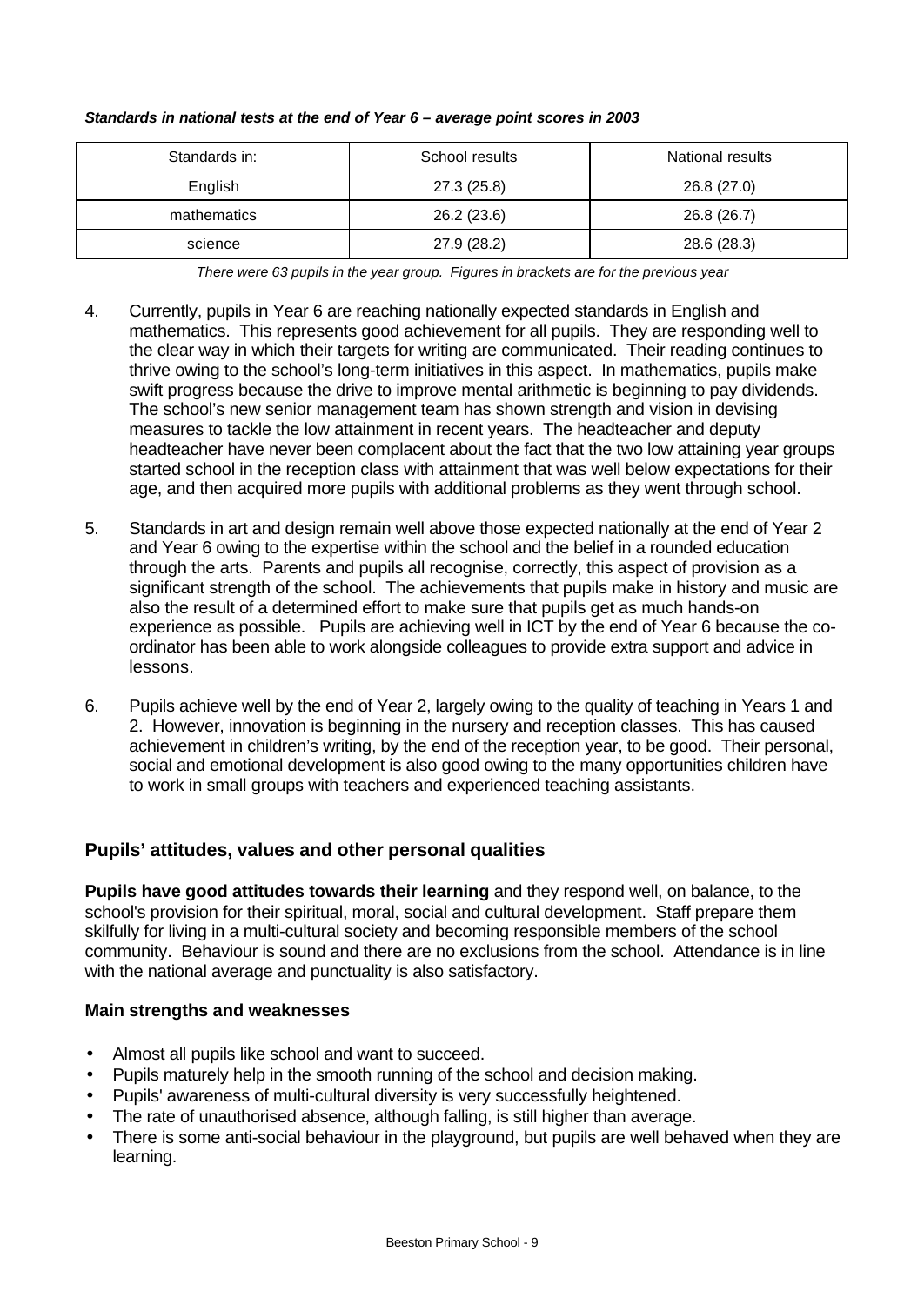#### **Commentary**

- 7. Several aspects remain as strong as at the time of the last inspection, but pupils' attitudes and behaviour are not quite as positive as five years ago. This is largely because of changes in the nature of the school's intake in the intervening period. Staff have responded suitably to these changes by strengthening their emphasis upon promoting pupils' personal and social skills, particularly when they first start school, so that effective learning can take place.
- 8. Pupils have positive attitudes towards school. They especially value their friends and staff, who are kind and helpful to them. They particularly like art, mathematical games and speed challenges, and learning that is enriched by visits and visitors. Year 1 pupils, for example, were spellbound when a visiting storyteller kept them rapt for the whole of a lengthy story that unfolded to eyes wide open and dropped jaws.
- 9. Some pupils and parents have reservations about behaviour and bullying. While pupils' behaviour is good in lessons, assemblies and extra-curricular clubs, enabling all to concentrate on their learning, some tend to lack self-discipline in situations where they are less tightly controlled. Many 'let off steam' by being boisterous when playing outside. Some charge around with little regard for the safety of others, particularly in the small infant playground and, to a lesser extent, in the junior yard where ball games are allowed and played with passion. The juniors can, nevertheless, opt to spend their free time in a quieter playground or in lunchtime clubs indoors, and many do that.
- 10. Almost all pupils are friendly and get on well together but a few are aggressive towards others and there was a small incidence of bullying last year. The school has revised its behaviour policy in response to parental concerns that it made no reference to bullying. Suitable procedures to deal with the issue are now included in the policy, which has been distributed to parents. Pupils say that things have settled down since the summer break and the school's records concur with this. Pupils believe that the introduction of prefects has made a difference. These Year 6 pupils dutifully keep a watchful eye and alert the staff to issues before they escalate. Also playing an important part in eliminating bullying are posters, assemblies and discussion times that bring home the hurt that bullying causes, and teaches pupils strategies for coping and raising self-esteem.
- 11. Pupils from ethnic minority heritage are fully integrated into all aspects of school life and there is racial harmony, helped by the very high profile given to raising the whole school community's multi-cultural awareness. Wonderfully vibrant, eye-catching displays of images and artefacts all around the school very sensitively reflect and celebrate ethnic diversity and others' faiths and cultural traditions. Racism is always challenged and recorded.
- 12. Pupils act very responsibly when undertaking the many tasks that they are entrusted to carry out and when representing their classmates' views through election to the school council.
- 13. Absence condoned by parents has considerably reduced since the school tightened up its procedures for contacting them for explanations.

#### *Attendance in the latest complete reporting year (%)*

| Authorised absence |   |  | Unauthorised absence |     |
|--------------------|---|--|----------------------|-----|
| School data        |   |  | School data          | ა.6 |
| National data      | 4 |  | National data        | J.4 |

*The table gives the percentage of half days (sessions) missed through absence for the latest complete reporting year.*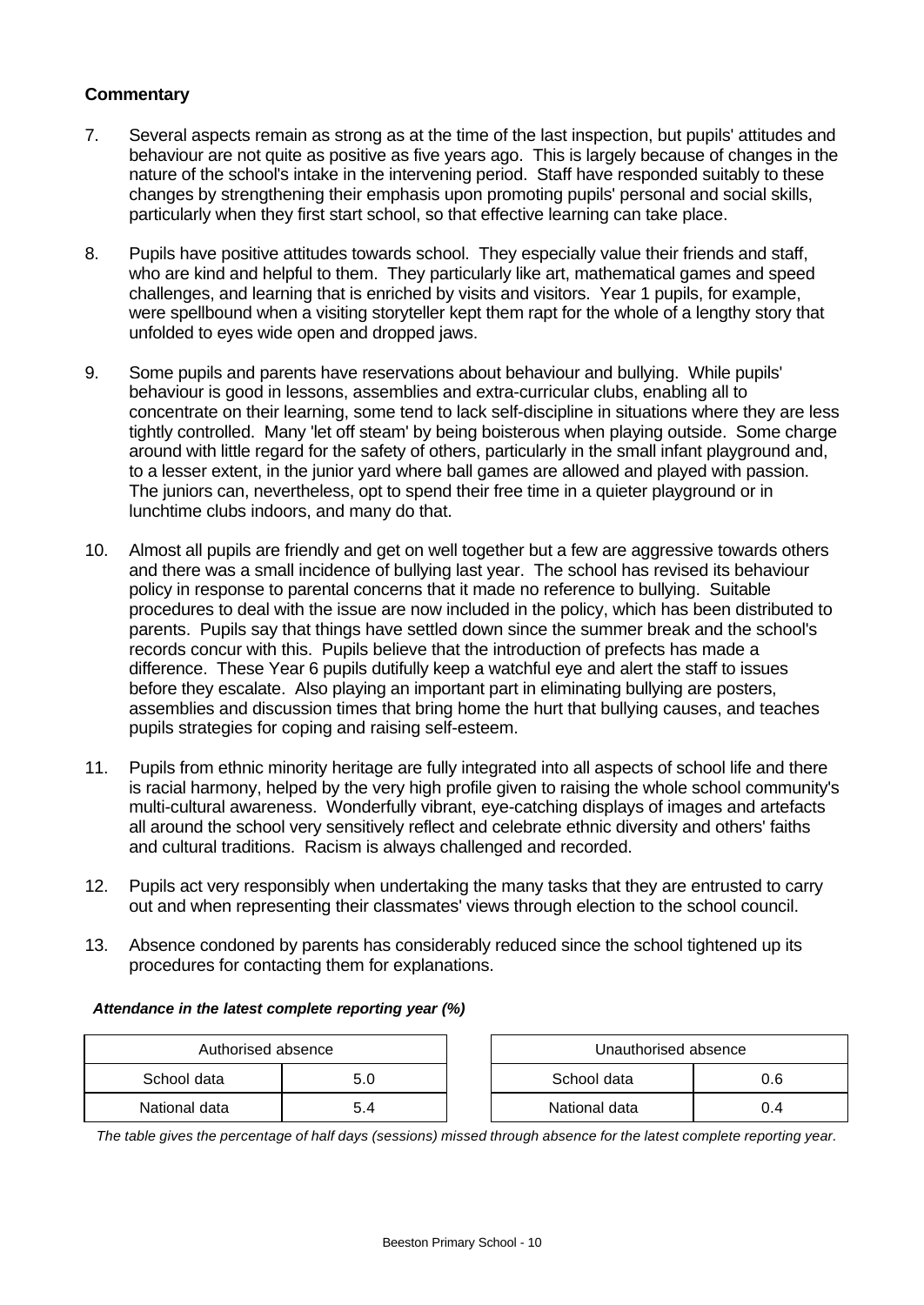#### *Ethnic background of pupils Exclusions in the last school year*

| Categories used in the Annual School Census         | No of pupils<br>on roll | Number of<br>fixed period<br>exclusions | Number of<br>permanent<br>exclusions |
|-----------------------------------------------------|-------------------------|-----------------------------------------|--------------------------------------|
| White - British                                     | 331                     | 0                                       | 0                                    |
| White – any other White background                  |                         | $\Omega$                                | $\Omega$                             |
| Mixed - White and Black Caribbean                   | 2                       | $\Omega$                                | 0                                    |
| Asian or Asian British - Indian                     | 5                       | $\Omega$                                | 0                                    |
| Asian or Asian British - Pakistani                  | 2                       | $\Omega$                                | 0                                    |
| Asian or Asian British - Bangladeshi                | 2                       | $\Omega$                                | 0                                    |
| Asian or Asian British - any other Asian background | 2                       | $\Omega$                                | 0                                    |
| Black or Black British - Caribbean                  |                         | $\Omega$                                | $\Omega$                             |
| Chinese                                             |                         | $\Omega$                                | $\Omega$                             |
| Any other ethnic group                              |                         | $\Omega$                                | 0                                    |
| No ethnic group recorded                            | 5                       | 0                                       | 0                                    |

*The table gives the number of exclusions, which may be different from the number of pupils excluded.*

# **QUALITY OF EDUCATION PROVIDED BY THE SCHOOL**

The school provides a **good quality of education**. Energetic and informed teaching results in productive learning. Pupils get interesting things to do and develop well owing, in particular, to the lively and extended curriculum.Pupils' views about how the school can improve are taken seriously. By comparison, the satisfactory system of assessing pupils' achievements is weak in some aspects.

## **Teaching and learning**

Teaching and learning are **good** from Year 1 to Year 6 and generally satisfactory in the nursery and reception classes. Teachers and their assistants work well together to provide interesting and relevant lessons. Learning is enjoyable and pupils generally respond positively to the imaginative challenges they receive. Assessment of pupils' learning is improving at a fast rate, but is satisfactory overall because there are still some gaps.

#### **Main strengths and weaknesses**

- Teachers are knowledgeable and use imaginative methods to capture pupils' interest.
- The specialist skills of staff are used well to improve pupils' learning and groups of pupils, such as those with special educational needs, are well supported.
- Pupils' personal development is catered for well in lessons owing to the methods used, but pupils are not always involved in assessing their own performance.
- There is a lack of challenge for pupils capable of higher attainment in some lessons.
- Teaching in the nursery and reception classes is sound, but not as good as that found elsewhere in the school.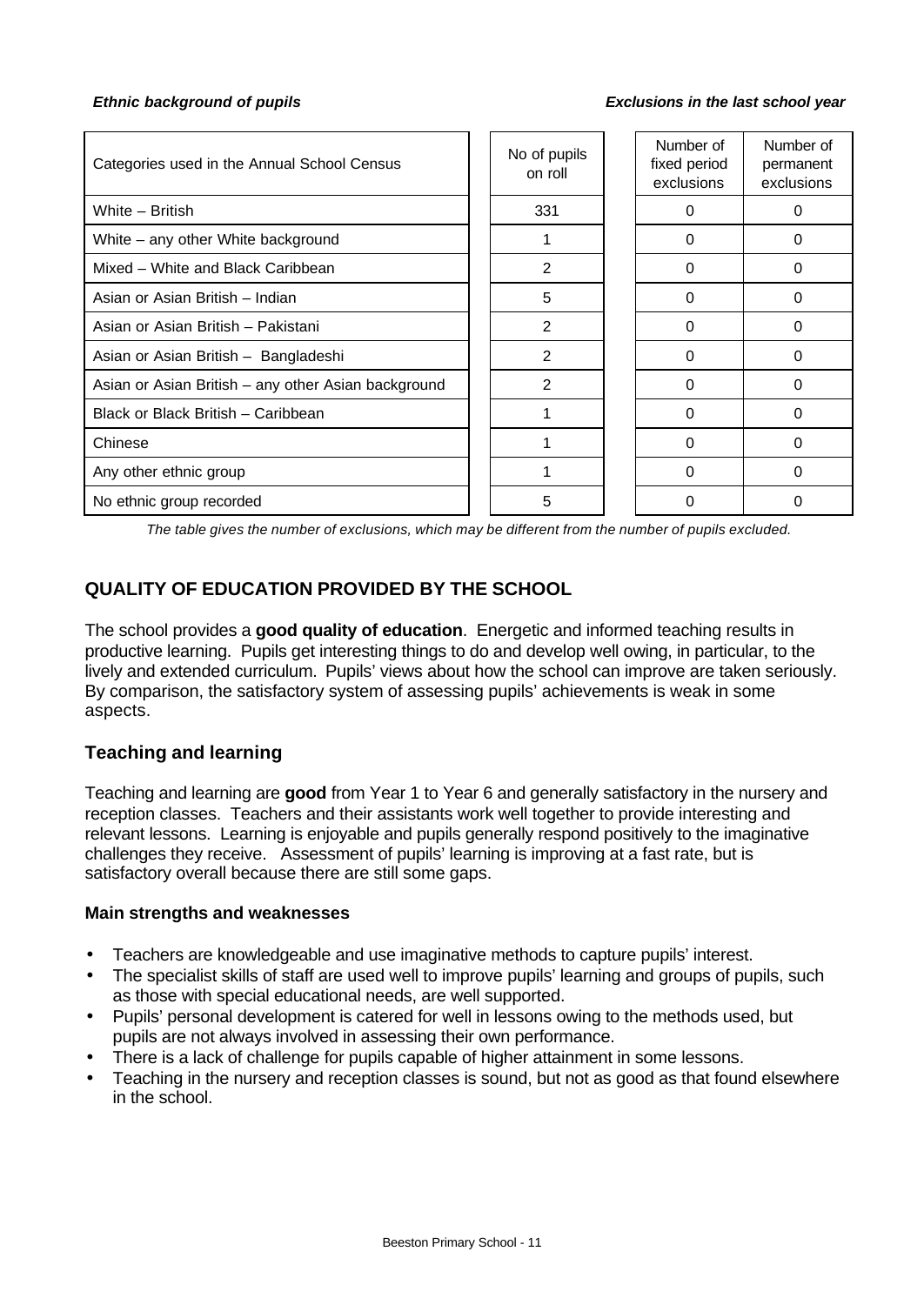- 14. Many lessons are successful because teachers use their good knowledge to plan and prepare them so well. Pupils say that they particularly enjoy mathematics and art and design. They are justifiably pleased with these subjects because of the lively mathematical games used in lessons and the wealth of resources that are used very well in art and design. In history and geography, teachers regularly use objects of interest for pupils to handle and talk about in order to make learning more relevant. Teaching assistants and parents are used successfully in lessons to help pupils achieve well. Teaching assistants, for example, have acquired a close knowledge of how pupils with special educational needs are progressing and what to do to broaden their achievements. A parent helped children in a reception class to understand more about her culture by painting Mehndi patterns on their hands. They looked on in awe and wonder at the beautiful designs taking place.
- 15. The role-play used in English, religious education and history lessons is very successfully used to enthuse pupils and promote understanding. In one lesson, pupils in Year 6, for example, dressed up in Victorian costume and used a dolly tub in the classroom. They learned, at first-hand, about the rigours of life about 150 years ago. In Year 4, pupils researched, successfully, facets of Roman history to write a Time Travel Guide set in 2030. These and other imaginative devices help to involve pupils well in their learning, particularly boys who find that these methods add meaning, structure and purpose to their work. Poor behaviour by pupils who find self-control hard is invariably prevented by these methods.
- 16. Lessons in music, ICT and physical education are improved by the use of specialist staff from the local education authority as well as from within the school. The use of a professional storyteller has enormous benefits for pupils' personal development as well as for their progress in English. A volunteer rugby coach ensures that pupils learn skills correctly and compete well against other schools. Grouping pupils in English and mathematics in Year 5 and Year 6, by how well they achieve in those subjects, also provides a focus to learning and helps pupils achieve well.
- 17. Occasionally, too little is demanded of pupils who are capable of higher attainment. In science, for example, pupils capable of higher attainment often do the same work as the rest of the class. They do not have enough experience in hypothesising, testing and interpreting their results. This relative lack of challenge expresses itself in other subjects, when pupils are only expected to write one-word answers in history, or do not get the chance to use computers to enhance and extend their thinking.
- 18. Pupils are provided with very useful targets to achieve in English. This helps their reading and writing. This system is just beginning in mathematics with good results. However, pupils are, in general, not involved in enough discussion in lessons about their successes and what they need to do to improve. Despite the good marking in some classes, teachers give too little guidance in their marking about how pupils can do better.
- 19. Teaching in the nursery and reception classes is satisfactory overall. It lacks some of the imaginative methods used in other classes and learning is often limited by the lack of space. For example, provision for educational role-play of the type found in Years 1 and 2 has not been established for these younger children.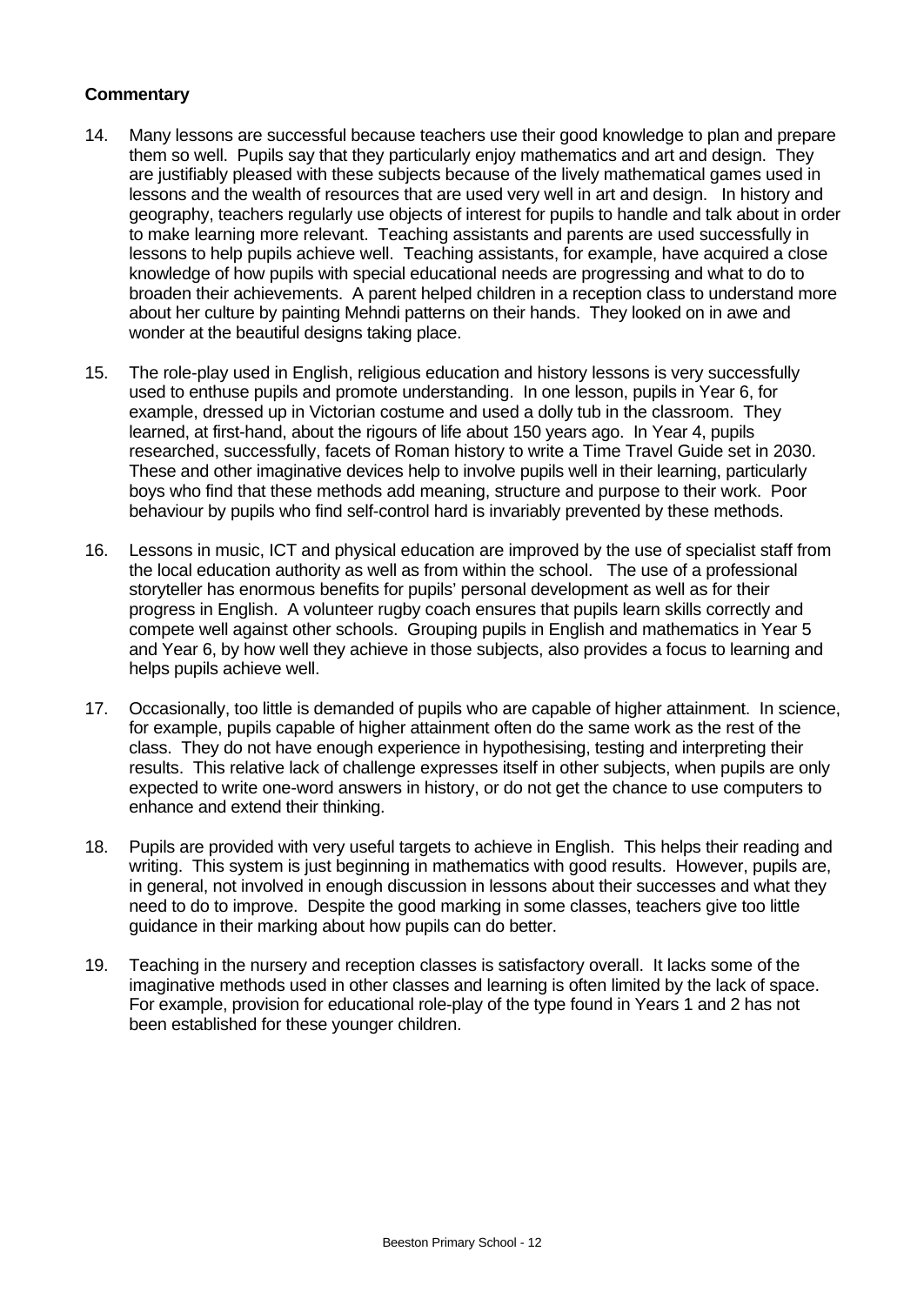#### *Summary of teaching observed during the inspection in 50 lessons*

| Excellent | Very good | Good    | Satisfactory | Jnsatisfactory | Poor     | Very Poor |
|-----------|-----------|---------|--------------|----------------|----------|-----------|
| (0%)      | 10 (20%)  | 22(44%) | 18(36%)      | $0(0\%)$       | $0(0\%)$ | 0(0%)     |

*The table gives the number of lessons observed in each of the seven categories used to make judgements about lessons; figures in brackets show percentages where 30 or more lessons are seen.*

# **The curriculum**

The school provides a **good** curriculum that caters well for pupils' interests and needs. Extracurricular opportunities are very good. The accommodation and resources are satisfactory, but the size and open-plan nature of some rooms hinders learning.

#### **Main strengths and weaknesses**

- The opportunities provided by the curriculum are broad and help pupils become mature learners.
- Some imaginative methods are used to improve the achievement of all pupils, particularly boys.
- There are very good opportunities for enrichment within the school day.
- Wide participation in extra-curricular activities contributes well to pupils' academic and personal development.
- Some aspects of the accommodation restrict learning.

- 20. The curriculum meets the national requirements and is planned in a way that makes learning challenging and fun. The programme for learning is well developed from the vision espoused by the headteacher and staff. They want pupils to see the purpose of the activities and links between subjects, to make work more interesting. Tasks are designed to be practical and based, as far as possible, on real life experiences. Furthermore, the school tries to ensure that pupils with gifts and talents can progress as far as possible in their field of expertise or interest. Pupils with special educational needs are included well in all activities. A hallmark of the school's provision for these pupils is the creative way in which activities are tailor-made for pupils who find learning difficult, for example, and need additional support. In all these ways, the school does well in satisfying the needs and engaging the attitudes of the majority of pupils. Pupils often struggle in a mature fashion to succeed. For example, in a Year 6 music lesson, pupils were determined to master the complicated rhythms of a traditional African song. They never gave up and were justifiably proud when they performed their spirited attempt at the end of the lesson.
- 21. The school has identified that boys, in general, do not achieve as well as girls. The curriculum is organised in a sensible way to tackle this problem. Lessons often include successfully the acting out of ideas with pupils or adults in costume. In Year 1 and Year 2 pupils develop the skills of talking through ideas in an imaginative way before having to write about them, for example, in The Snow Queen's Grotto. These methods also advantage girls and contribute to the pupils' good achievements in English by the end of Year 2 and Year 6.
- 22. Pupils' learning is broadened and enriched by some very good opportunities for working with experts. For example, a professional storyteller regularly visits classes throughout the school. This contact fires pupils' imaginations wonderfully well and creates, in their minds, a pool of rich ideas that they can use in other lessons. Many pupils in Year 5 and Year 6 have the chance to play in the school orchestra. The orchestra is trained with great skill to perform at a high standard. Very many pupils attend the numerous interesting after-school activities that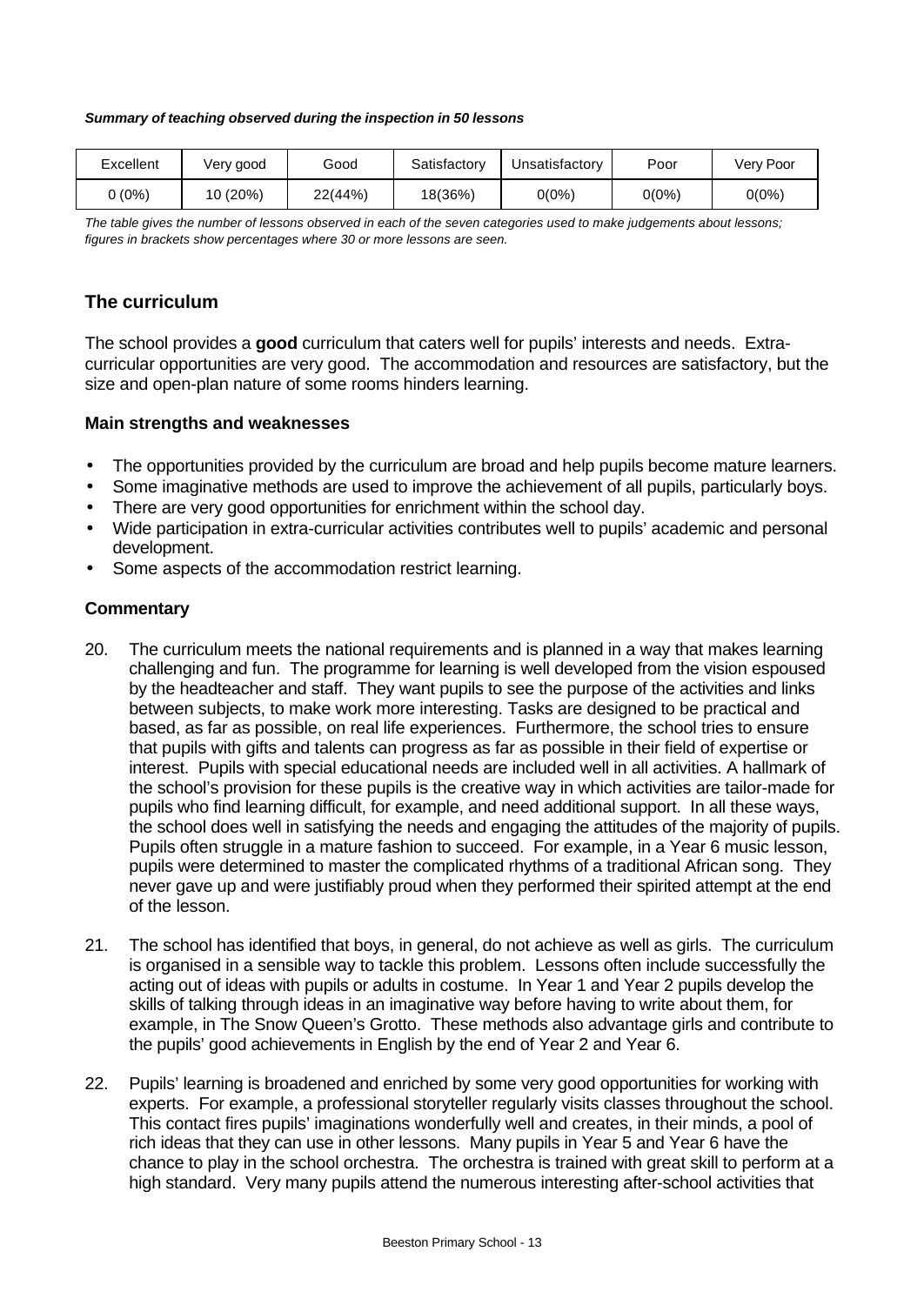range from story club to rugby. Pupils' academic, personal, sporting and artistic development is greatly enhanced by these opportunities.

23. The curriculum for children in the nursery and reception classes is equally well planned, but its implementation is often thwarted by room size and the way furniture is positioned. For example, the small nursery classroom is so full of furniture that there is not enough space for children to work comfortably in groups with an adult. Elsewhere in the school, the semi openplan nature of the building sometimes hinders the learning of some classes while others are moving around or undertaking noisy activities.

#### **Care, guidance and support**

Teachers and their assistants continue to take **good care** of the pupils and give them **sound support and guidance**. The ways in which the school involves pupils in its development, by seeking their views and acting upon them wisely, are very good.

#### **Main strengths and weaknesses**

- The headteacher, teachers and support staff establish trusting relationships with the pupils, which offers confidence to pupils to ask for help and advice when they need it.
- The learning mentor plays a large part in helping the most vulnerable pupils.
- Staff place high priority on promoting health and fitness among the pupils.
- Staff welcome pupils' opinions and consider them carefully.
- Boisterous behaviour outdoors causes many minor accidents.
- Pupils are not involved closely enough in setting their own targets for academic improvement.

- 24. Parents rightly appreciate the high level of care that their children receive. They are pleased that teachers pick up on their children's sensitivities effectively and treat each as child an individual.
- 25. Pupils are very clear that there is an adult in school they can turn to if they have any worries. Some choose, for example, to 'drop in' to see the learning mentor who makes herself available for confidential chats and follows up pupils' anxieties diligently. Her very good relationship with the pupils enables them to voice concerns and feel reassured. The prefects, for example, act as her 'eyes and ears' and play a large part in alerting the staff to tensions and fall-outs between pupils. Monday Club activities successfully help to protect the most vulnerable and make them feel better about themselves.
- 26. The learning mentor is central to the school's success in reducing unauthorised absence. All absences without explanation are followed up after the close of registration by contacting parents to find out why their children are not in school. This is a good safety feature because home and school are then clear about their responsibilities of care. The school has beneficial links with the education welfare service, social services and behaviour support agencies, which help pupils to attend more regularly and punctually and be better behaved.
- 27. The school is working towards national recognition as a Healthy School through many initiatives, valued by parents, to promote healthy eating and lifestyles. A daily breakfast club, for example, offers care and nourishment for pupils before school. The infants share fruit, older pupils patronise a health bar run by pupils in Year 5. Cooked lunches offer appealing healthy options. Last year's inaugural health week was well supported. Many pupils attend extra-curricular clubs that help them keep fit, such as aerobics, dance, martial arts and sports. Lesson in personal and social education and science successfully enable pupils to make informed life choices to help them keep safe and well.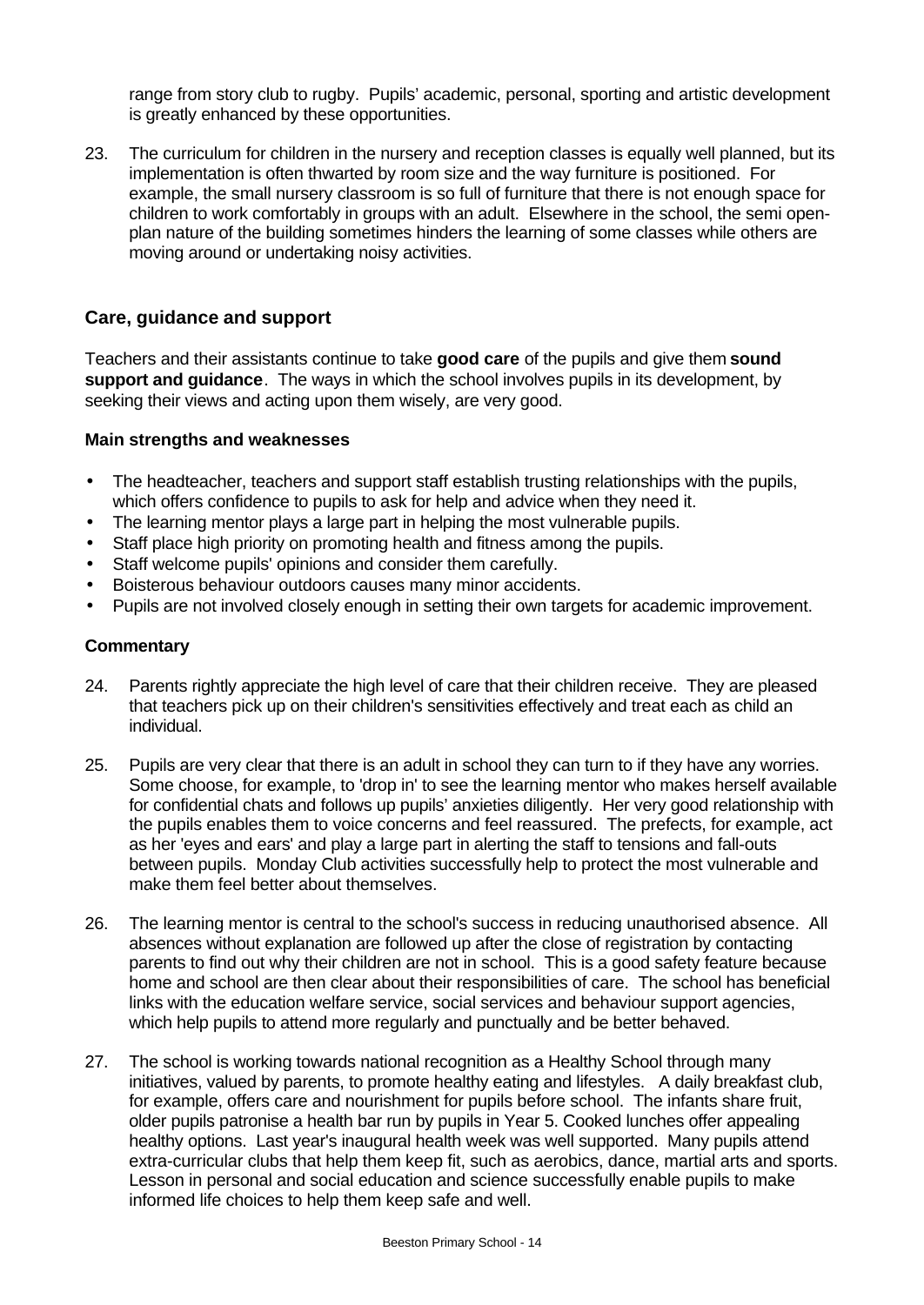- 28. Pupils in care are closely monitored and staff attend regular reviews with their social workers. Pupils with special educational needs are well supported. Their individual education plans include appropriate targets and guidance on how they are to be implemented. Learning packs containing appropriate tasks have been prepared to enable the teaching assistants to help pupils well. Sometimes, the learning packs include helpful activities for parents so that they can be involved well in their child's learning. Teaching assistants regularly assess pupils' learning and feed back this information to teachers and the co-ordinator for special educational needs.
- 29. Supervision at break and lunchtime is usually adequate. Walkie-talkies are used well to communicate between areas. Safety, however, is not always fully assured because some pupils charge around recklessly, particularly in the small infant playground, causing many bumps and grazes. Staff with first aid training treat the injuries, record them and notify parents where there are concerns, but not enough is done to prevent the boisterousness.
- 30. The school council provides a very useful forum for the head boy and girl, and elected representatives from Years 3 to 6, to discuss issues that matter to them and have a real say in bringing about improvements to the school. Their input, for example, has led to several clubs, a stationery shop and the health bar being set up.
- 31. Teachers tell pupils how to improve their work in general through, for example, spelling and punctuation corrections and handwriting practise. Pupils receive more specific targets for improvement in English, but this kind of tailor-made advice is not fully developed in other subjects.

# **Partnership with parents, other schools and the community**

The school has established **good** partnerships with parents and the wider community that benefit pupils' learning and contribute to their personal development. Links with other schools and colleges are satisfactory.

## **Main strengths and weaknesses**

- Teachers keep parents well informed about the curriculum and their children's progress.
- Workshops and courses for parents enable them to increase their own skills and help their children to learn well.
- The school successfully taps into community resources to enrich pupils' learning and help them to mature.

- 32. The school is popular in the locality and parents' opinions about its life and work are generally positive. They are particularly pleased that their children like school, are expected to work hard and are well taught. Relationships between home and school continue to be good.
- 33. The quality of information provided for parents has improved since the last inspection. Reported weaknesses have been tackled successfully. Teachers now provide termly letters that explain what children are being taught, as well as occasional workshops for parents. Courses for parents and families, arranged on-site in conjunction with a local college, offer further opportunities for them to get more involved in their children's learning. Past omissions in statutorily required information for parents have been rectified.
- 34. Annual written reports for parents on their child's progress are good, being very personal to the individual. They clearly state whether the child is working above, at, or below nationally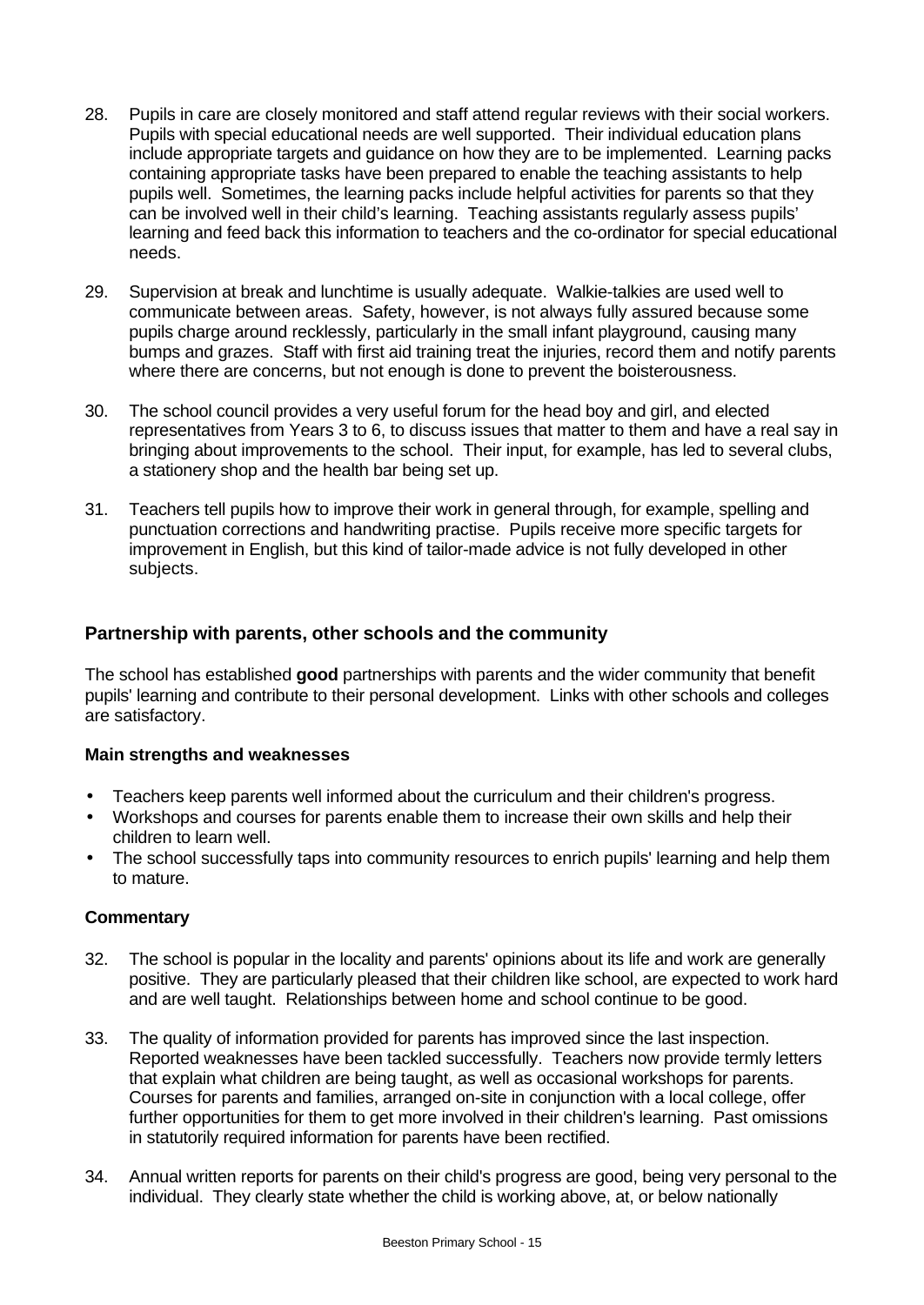expected standards in English, mathematics and science, and record how well they read in relation to their age. They report strengths and weaknesses across the curriculum clearly and make good links between low achievement and contributory factors, such as absence, where appropriate.

- 35. Parents and carers are at ease in school when helping the staff, fetching and collecting their children, and when attending celebration assemblies and school productions because of the welcome they receive from the staff. Informal chats at the start and end of the school day enable concerns and anxieties to be shared and dealt with efficiently. Parents of pupils with special educational needs are invited regularly into school to talk about their child's learning and meet annually with staff at review meetings to discuss their child's progress.
- 36. Strong community links are used well to bring learning alive for the pupils, particularly through visits and visitors. Standards in creative and performing arts, for example, are successfully raised through visiting the Yorkshire Sculpture Park, links with West Yorkshire Playhouse and community groups, such as Flashdance, and visiting artists, theatre groups, authors and storytellers. Older pupils benefit from attending Leeds United Study Support sessions and from using sports facilities at South Leeds Stadium. Pupils' personal development is strengthened particularly well through the residential trip, close links with the elderly and participation in community initiatives such as Leeds Annual Family Fun Run, Beeston in Bloom and Leeds City Council's Czech Week celebrations.
- 37. Arrangements to prepare pupils for transition to their prospective secondary schools are satisfactory, but there are few curriculum links with these and local primary schools. Good communication is fairly impracticable because pupils transfer to so many schools.

# **LEADERSHIP AND MANAGEMENT**

Leadership and management of the headteacher, senior staff and co-ordinators are **good**. Governance is satisfactory. The school has had to face several challenging situations over the past two years. This barrier has affected the work of the school as a whole, but the school is now more stable. The new senior management team has clear roles of responsibility and these have been instrumental in moving the school on.

#### **Main strengths and weaknesses**

- The focus upon English and mathematics through monitoring and performance management is having positive effects on raising standards in these subjects.
- The school's commitment to provide a wide, varied and rich curriculum has a very positive effect on the provision for learning.
- Teamwork is having a positive effect upon teaching and learning.
- The headteacher's drive to promote a caring and inclusive school ensures that pupils' involvement is valued.
- Governors' improved knowledge of the school helps their decision-making.
- The leadership and management of the nursery and reception classes have not yet produced good achievement in all areas of learning.

## **Commentary**

38. The school has gone through a considerably sustained period of unavoidable and unexpected difficulties. The situation has adversely affected the smooth running of the school and hindered progress in terms of development. The school has now addressed these issues through the determination of the headteacher and key staff. Rapid progress has been accomplished over the past year in terms of pupils' achievements and systems to ensure continued progress.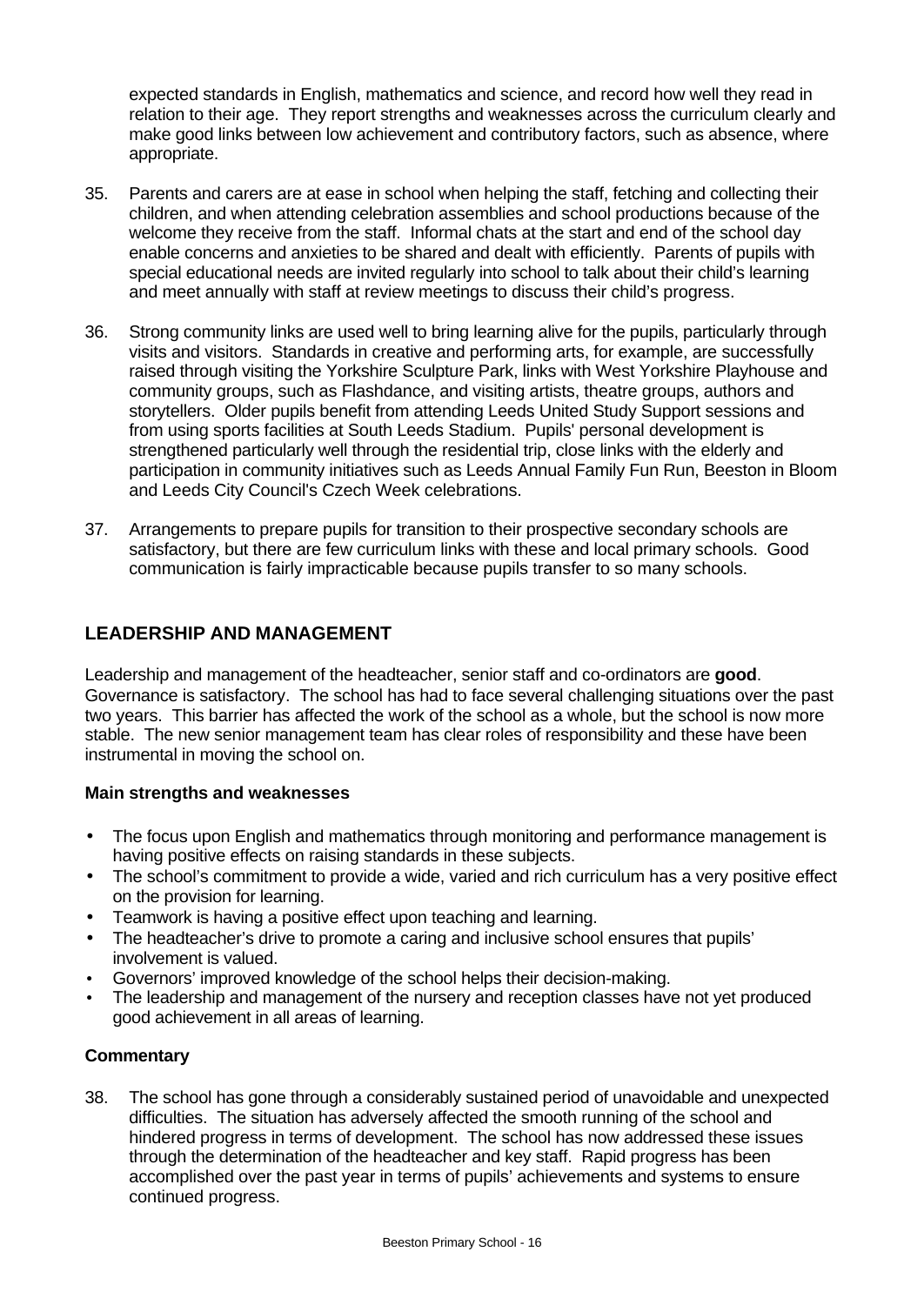- 39. Leadership and management by the headteacher and key staff are good. This is an improvement since the previous inspection when weaknesses were identified in the school not having clear management systems. Effective systems are now established and are being used as a focus for improving attainment in English and mathematics. Pupils with special educational needs receive good support from well trained teaching assistants and this has a positive effect on the good achievement overall.
- 40. Monitoring and evaluation are evolving well. All co-ordinators are involved in moving their subjects forward and there is a balance of more established and new co-ordinators who work together as a team to improve the curriculum. The major focus has been upon English and mathematics and these co-ordinators have had the opportunity to observe lessons and provide useful advice to teachers. Teachers, teaching assistants and governors have access to good training opportunities that build upon outcomes from monitoring and performance management. The staff development co-ordinator ensures that training delivers best value for money.
- 41. The school is a lively, stimulating and caring environment as a result of the positive shared ethos of all partners. The drive to be inclusive and value all pupils has resulted in a rich, varied and diverse curriculum through which pupils can flourish. The high quality display of pupils' artwork and artefacts creates an interesting environment that values all races and cultures. Academic standards in English and mathematics have begun to improve despite the increase in the number of pupils who come to school with emotional difficulties. The learning mentor helps these pupils in the short-term to benefit fully from the teaching.
- 42. The governors are giving sound support to the headteacher and the school. The governing body has gone through a period of instability, but new governors have recently been appointed to bring the team back up to capacity and all statutory requirements are met. The governors are about to reconsider their roles on committees and induct new governors. Governors are kept well informed of school developments through regular presentations and reports from key staff. They are involved in decision making to good effect. They decided, for example, to support the funding of the orchestra, in keeping with the school ethos of high standards in the arts. This decision has been a huge success. The governors have an appropriate policy in place for Racial Equality, which is monitored well. The budget is well managed to maintain a high level of support staff that provides an invaluable resource for pupils and teachers alike. The school bursar, who provides good information for the headteacher and governors, rigorously monitors the school budget. This enables them to set the predicted annual budget expenditure and monitor the spending against the intended plan. The unavoidable problem of overspending in 2001/2 has been tackled well.

## **Financial information**

| Income and expenditure $(E)$ |         |  | Balances (£)                   |
|------------------------------|---------|--|--------------------------------|
| Total income                 | 870,810 |  | Balance from previous year     |
| Total expenditure            | 830,338 |  | Balance carried forward to the |
| Expenditure per pupil        | 1,695   |  |                                |

| Income and expenditure $(E)$ |         |                            | Balances (£)                        |           |
|------------------------------|---------|----------------------------|-------------------------------------|-----------|
| Total income                 | 870.810 | Balance from previous year |                                     | $-19.140$ |
| Total expenditure            | 830.338 |                            | Balance carried forward to the next | 21,332    |

43. The leadership and management of learning for children in the nursery and reception classes are satisfactory. They have managed to improve children's achievements in writing in a relatively short time. However, achievements in other areas of learning are satisfactory in contrast to the good achievement found elsewhere in the school. This is partly due to the use

#### *Financial information for the year April 2002 to March 2003*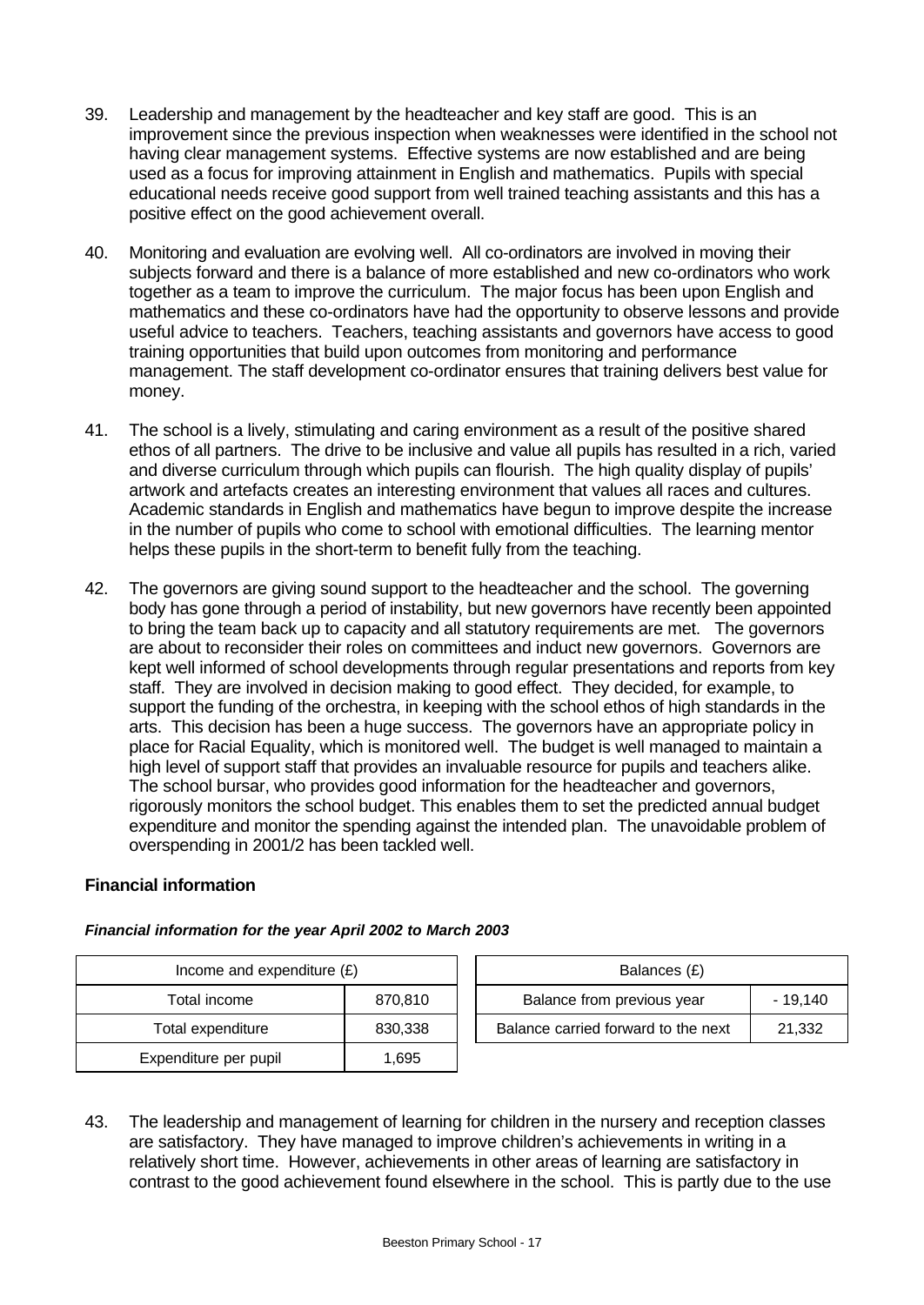of space that limits certain activities, but also to a predominance of satisfactory teaching that is not always sharply focused enough on improving performance.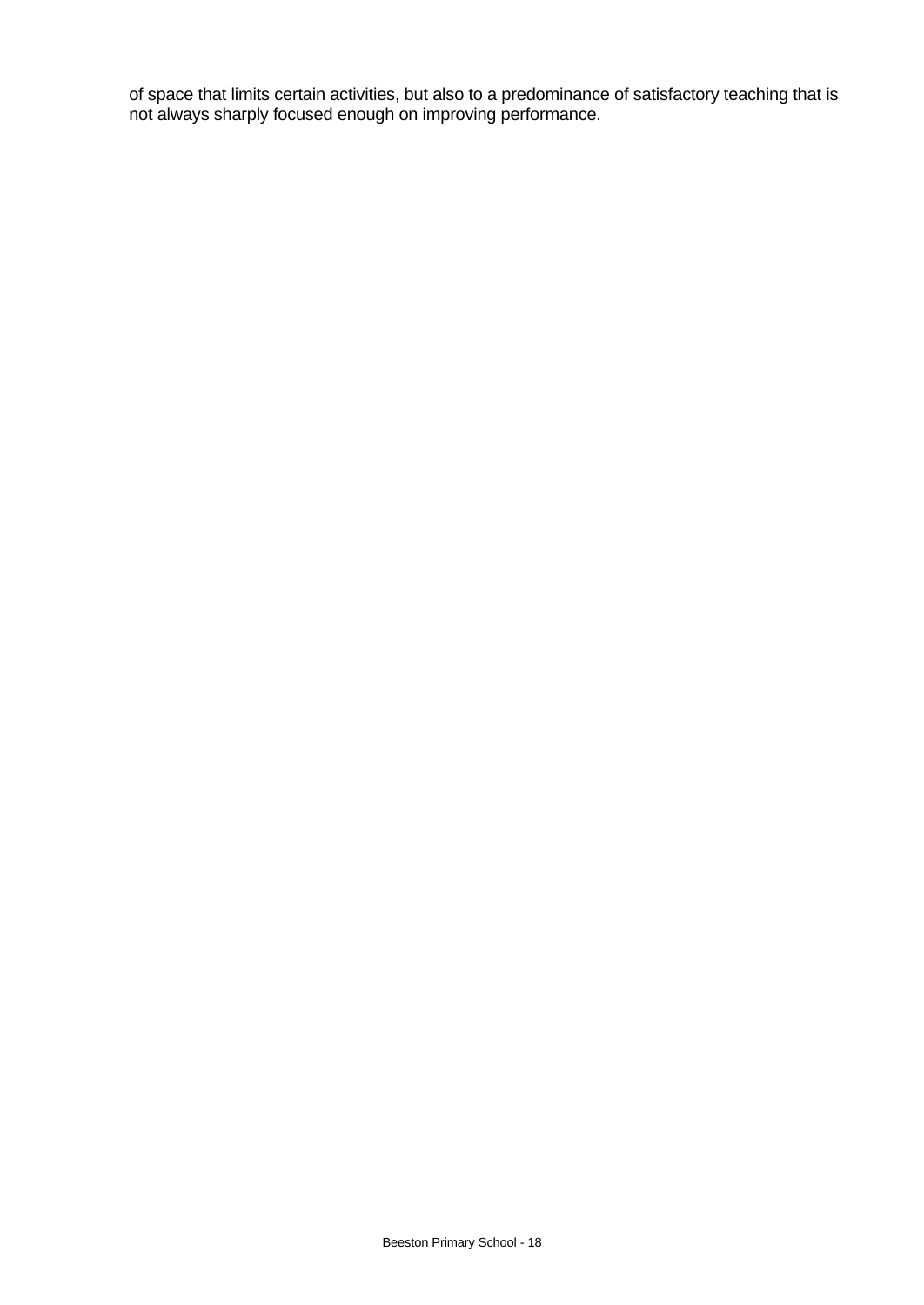# **PART C: THE QUALITY OF EDUCATION IN AREAS OF LEARNING, SUBJECTS AND COURSES**

## **AREAS OF LEARNING IN THE FOUNDATION STAGE**

Provision for the children in the Foundation Stage is **satisfactory**, as it was at the time of the previous inspection. The quality of provision is now more consistent across the nursery and reception classes. Children start school in the nursery at two points during the year, following their third birthday. About two-thirds of the children attending the nursery transfer to the school's reception classes in the September following their fourth birthday. They are joined by other children, not all of whom have had attended nurseries or playgroups elsewhere. As the inspection was early in the new school year, little written evidence was available and work from the previous year was examined to inform judgements.

The quality of teaching and learning is satisfactory overall and is good in personal, social and emotional development and in literacy; the children make good progress in these areas of learning. Provision in creative and physical development was only sampled, hence no overall judgements can be made in these areas. Children are achieving satisfactorily overall.Most are not on target to achieve the goals set for their age group by the end of the reception year, but this is partly due to a significant number of children in the current reception classes being lower attainers or having special educational needs.

The curriculum is sound and provides for an appropriate balance between direct teaching and activities that the children choose for themselves. However, some of these activities lack quality and are not organised well enough to ensure that children learn from them. Adults sometimes interact with children in these activities to help them make progress, but on several occasions during the inspection, this was not the case and children gained no benefit from what they were doing, sometimes becoming silly as they played together. In the reception classes, children make a note of which activities they take part in and staff check this to make sure that all experience a balanced range of activities. Sound and improving leadership is now leading to improvements in the curriculum and in assessment procedures. Teamwork between teachers and support staff is good and support staff make a good contribution to the quality of teaching. Good records are kept of children's achievements, which demonstrate good progress across the previous year in personal, social and emotional development and in literacy.

There are satisfactory resources in both the nursery and reception classes, but the nursery is very cluttered with furniture, which makes it very difficult to find space for children to play safely in more energetic indoor activities. There are some interesting areas for independent activities, but they are small and difficult for staff to supervise. Similarly, the seating space in the reception year for wholeclass activities is too cramped for teachers to use groups of pupils for demonstrational purposes, for example.

## **PERSONAL, SOCIAL AND EMOTIONAL DEVELOPMENT**

Provision in personal, social and emotional development is **good**.

#### **Main strengths and weaknesses**

- Good teaching and learning ensure that children feel secure and confident and make good progress.
- Children form good relationships with staff and with each other.
- Children are independent in looking after their personal needs.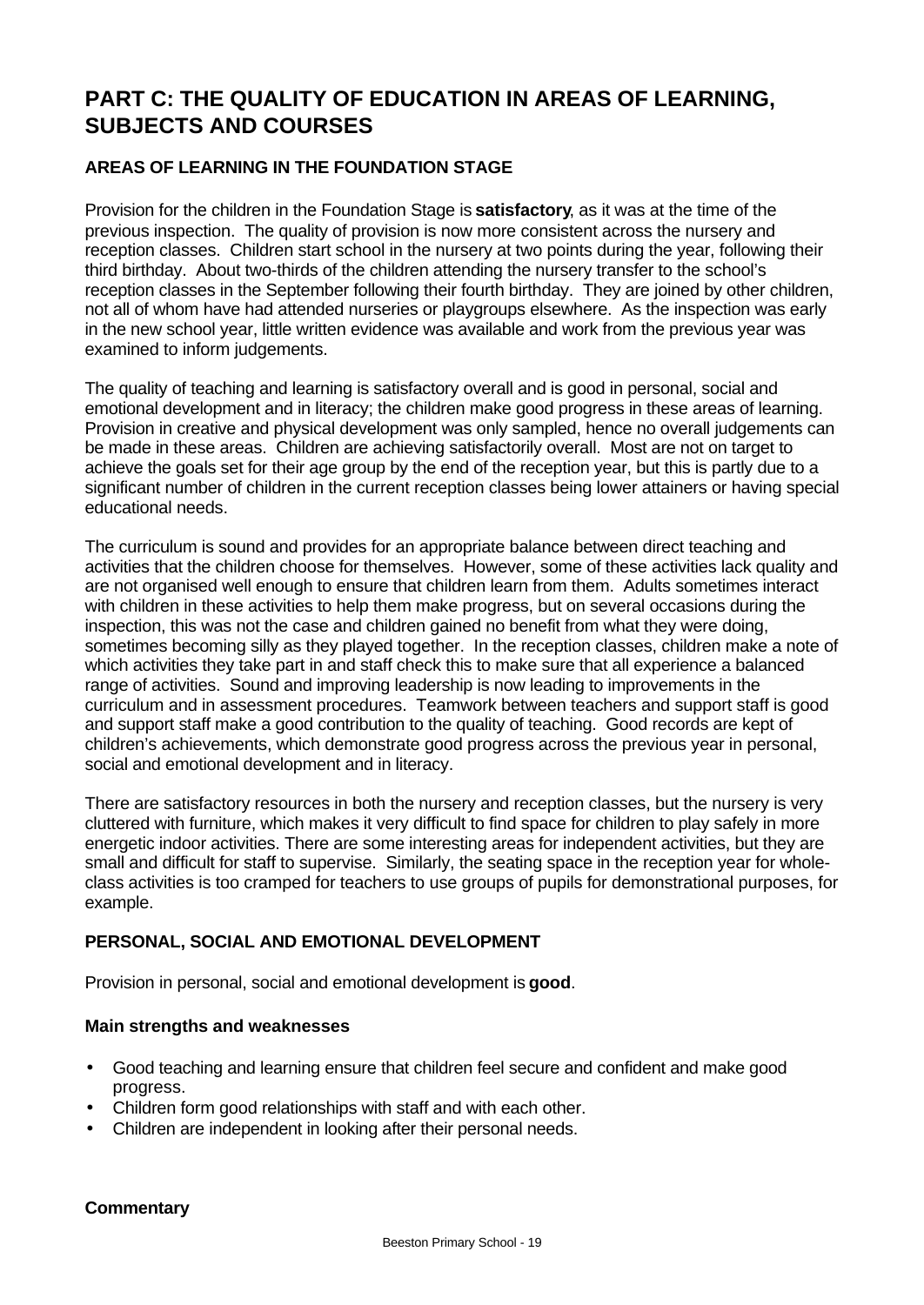44. Teaching is good and good relationships are established with children and their families. Children settle quickly into it classroom routines and a warm and caring ethos promotes their confidence and self-esteem. From their early days in the nursery, they are taught to be independent in registering themselves on arrival and in making their own choices in activity sessions. Children's efforts are celebrated, such as in displays and in their personal profiles. Staff provide good role models of relationships and adopt a positive approach to managing children's behaviour. Children quickly learn what is, and what is not acceptable and form constructive relationships with each other, learning to share and take turns. They are independent in looking after their personal needs, such as dressing and undressing themselves for outdoor play; those in the nursery decide when to take their healthy snacks. Lunchtime arrangements for the first term in the reception year provide a good opportunity for children to learn how to socialise and develop good table manners.

## **COMMUNICATION, LANGUAGE AND LITERACY**

Provision in communication, language and literacy is **good**.

#### **Main strengths and weaknesses**

- Basic phonic and literacy skills are taught well.
- Some opportunities are missed to develop children's language further, particularly when children choose their own activities

#### **Commentary**

45. The good emphasis on teaching the basic skills of literacy provides children with the skills for reading and writing. This aspect is taught well, with an active approach to teaching letters and their sounds and a good focus on correct letter formation and basic sentence structure. Boys are making good progress owing to the added emphasis placed on their reading and writing. Children enjoy listening to stories and handle books with care. Parents support their children well at home in learning letter sounds and in early reading, helping to promote children's good progress. Children make good progress in writing their names and gain confidence in attempting their own writing. Sound opportunities are provided for them to write in informal situations; for example, in the role-play areas, such as the post office in the nursery. There are now more opportunities for children to write in other areas of learning than at the previous inspection. Children's speaking and listening skills are currently below what is expected for their age. Staff provide good opportunities in direct teaching sessions to widen children's vocabulary, but many opportunities are missed to develop this further when children are working independently. There is not enough structure and organisation behind the free-choice activities to promote good development in children's spoken language, for example.

## **MATHEMATICAL DEVELOPMENT**

Provision in mathematical development is **satisfactory**.

#### **Main strengths and weaknesses**

- Most children count well.
- Children enjoy mental mathematics sessions and join in counting rhymes and songs.
- The range of practical activities from which children can choose is not always stimulating or purposeful.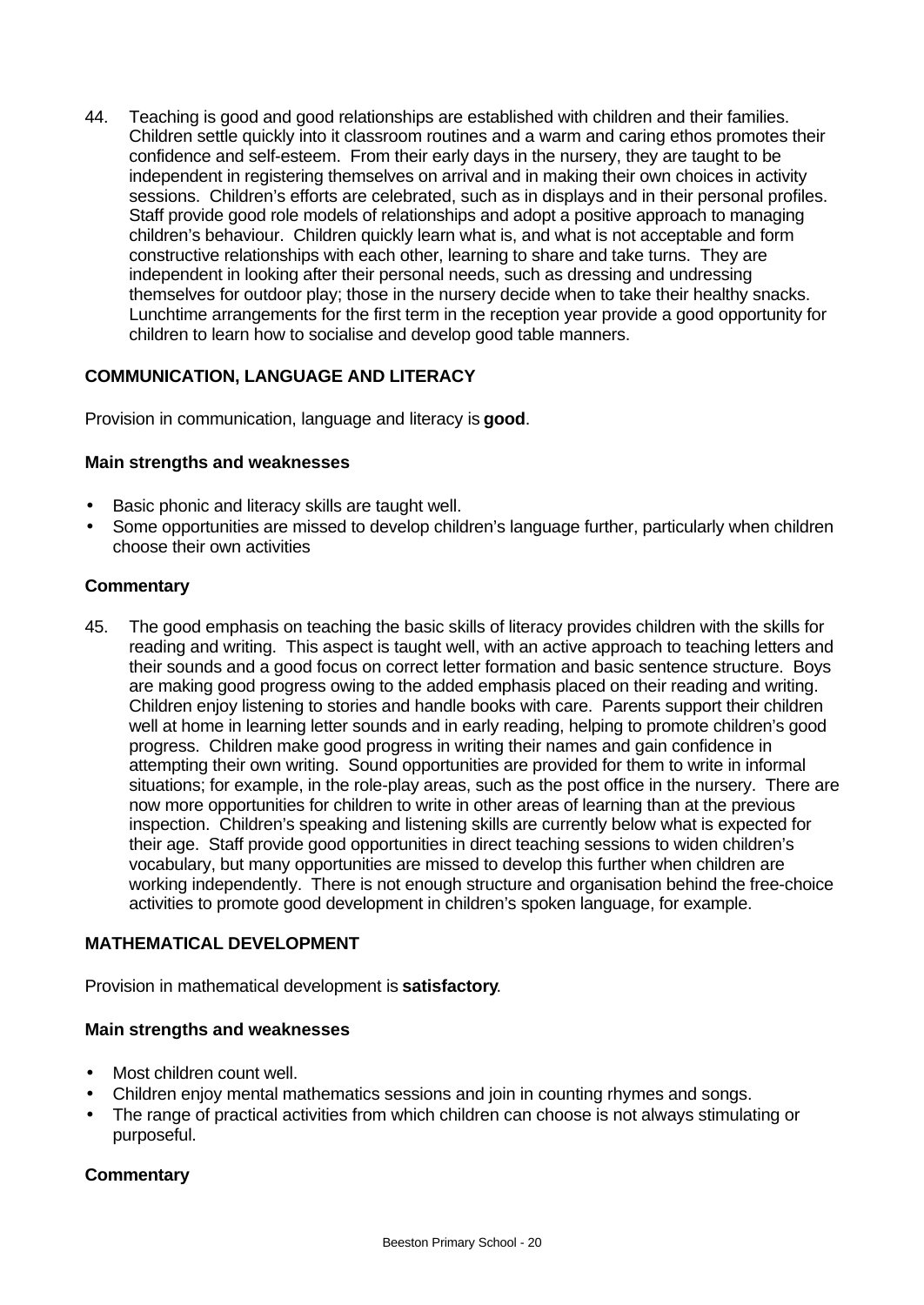46. Teaching provides for a satisfactory range of practical activities that engages children's interest in counting and sorting, and develops their understanding appropriately. For example, groups in the nursery count how many children in their group are here each session. Most children in the reception class are confident in counting to 10 and higher attainers count to 20. Children join in the lively and practical opening sessions of lessons with enjoyment. Tasks are satisfactorily organised, but not all children contribute sufficiently to these, which slows their learning. Some of the activities linked to mathematics are inappropriate and do not help children to learn well enough. For example, in a lesson observed, the threading of paper cutouts of coins onto a string, which children than made into a necklace, did not help them to understand about coins and their value. The paper coins were of poor quality and were not of correct proportions. In addition, there was no adult support for the activity, consequently no mathematical learning took place. Children use computers to practise their counting skills and match the correct numeral to a group of objects. Many are on course to achieve the early learning goals set for this age group by the end of Reception, but there is a significant group who are unlikely to do so and standards are below those expected nationally overall.

# **KNOWLEDGE AND UNDERSTANDING OF THE WORLD**

Provision in knowledge and understanding of the world is **satisfactory**.

#### **Main strengths and weaknesses**

- Children experience a good range of activities that extend their knowledge of their world.
- Children become confident in the use of computers.
- A good range of visits and visitors helps children to learn well.
- Question and answer sessions are sometimes not planned well enough to help children understand the ideas being taught.

#### **Commentary**

47. Teaching is satisfactory and children make sound gains in their understanding of the world. Owing to the good range of activities on offer, they learn well about themselves and their bodies, such as the need for healthy food and exercise. Teaching of computer skills is good and children quickly become confident and independent in their use of the mouse and keyboard. Good use is made of the school grounds to extend learning, such as when children in the nursery went on a walk to develop their skills of observation. Children grow to understand about different faiths, when, for example, they learn about the different celebrations of world religions, such as Harvest and Diwali. Learning is enriched by visits out of school, such as to a bookshop and a farm, and by expert visitors such as parent who demonstrated Mendhi patterns to children before they attempted their own. In some cases, learning was not successful because children did not understand what they had to do before they tried for themselves. Teaching had not pinpointed the real purpose of the activity and some children just coloured in a picture of their hand without reference to the Mendhi patterns.

## **PHYSICAL DEVELOPMENT**

Provision in physical development was only sampled and no overall judgements can be made. However, evidence shows that standards are currently below what is expected nationally. Children's skills in handling tools, such as paintbrushes and scissors, are weak. Children have satisfactory opportunities to develop finer control in the use of pencils, scissors and brushes and staff give good guidance on these of these tools in creative activities. The school has identified appropriate areas for development and has begun to make changes. For example, extra classroom support staffing provides for increased levels of adult and child contact and also allows for regular opportunities for reception class children to take part in outdoor play in the recently improved nursery grounds, where there is a good range of resources for climbing and balancing.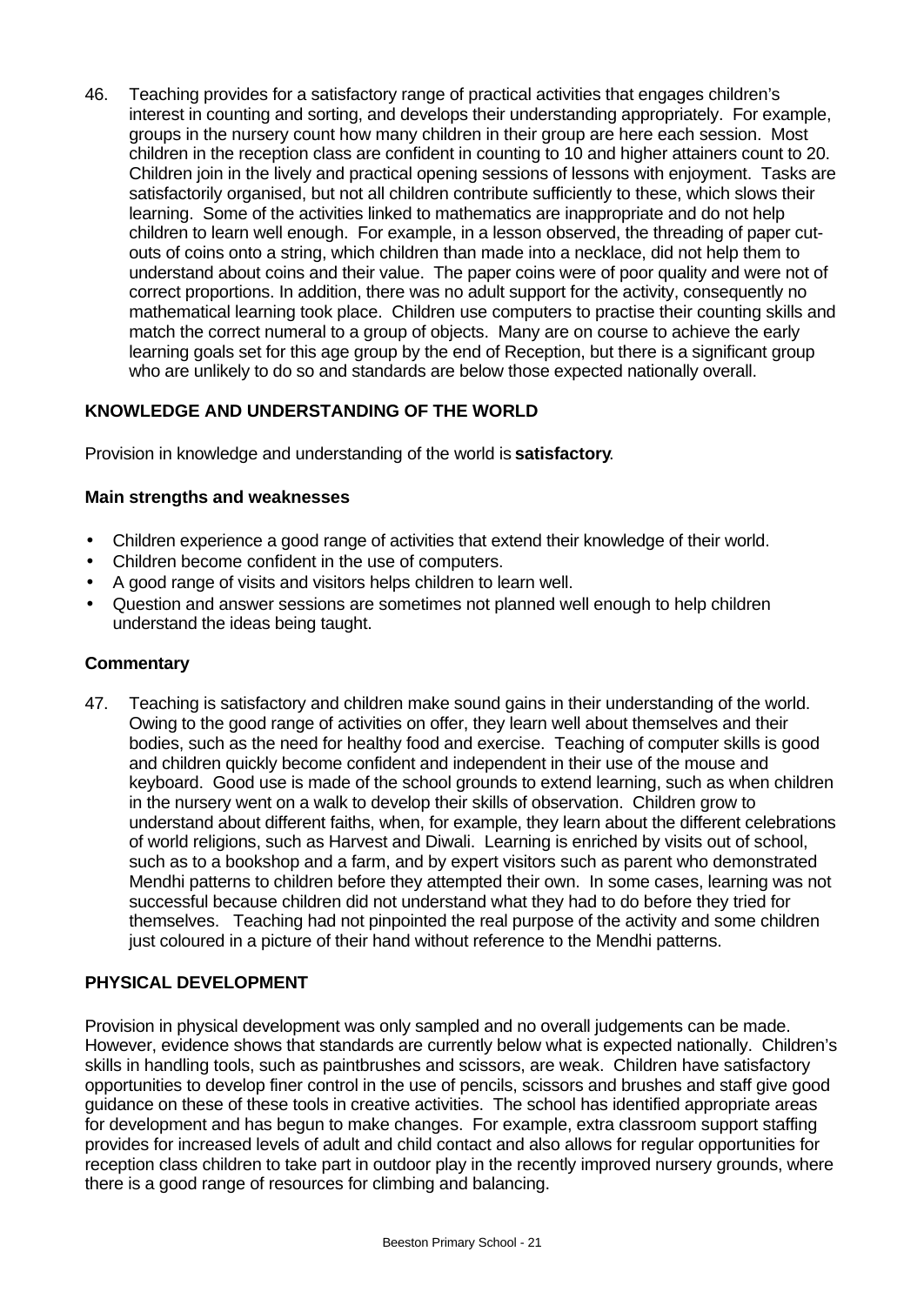### **CREATIVE DEVELOPMENT**

Provision appears to be satisfactory overall, and good in the teaching of art skills, where children often have individual support in developing skills and techniques. The range of opportunities for roleplay is satisfactory, but space is often too cramped in both the nursery and reception classes for children to make the best use of this type of educational play.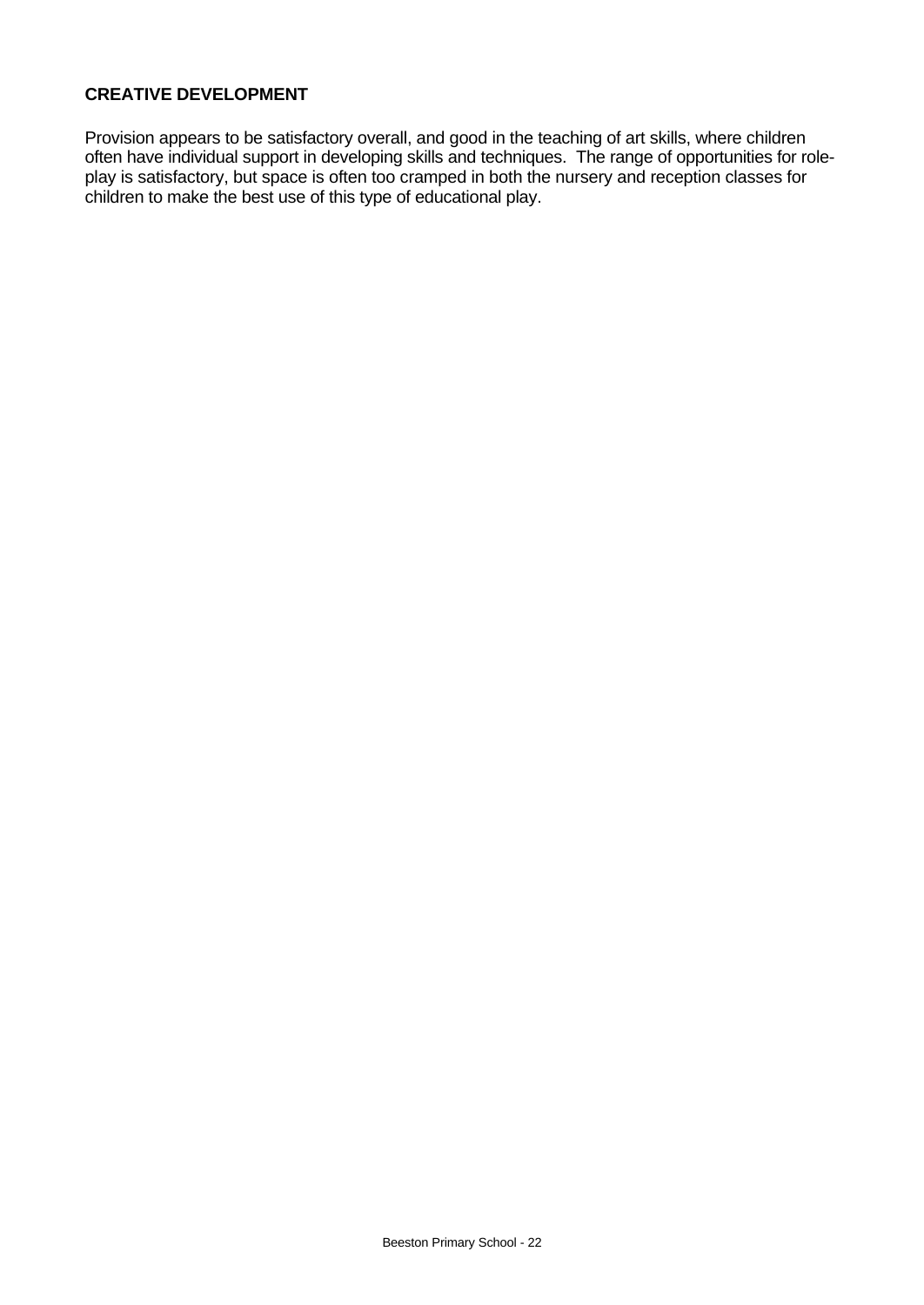# **SUBJECTS IN KEY STAGES 1 and 2**

# **ENGLISH**

Provision in English is **good**.

#### **Main strengths and weaknesses**

- Pupils' achievement is good at the end of Year 2 and Year 6.
- Teaching channels the interest of pupils well in reading and writing.
- The pupils' ability to speak and listen well is developed with skill.
- The assessment of pupils' written work is clear, precise and helpful.
- Pupils are not involved in enough discussion about how to improve their work

- 48. The 2001 and 2002 National Curriculum test results in Year 6 fell below the national average. Reading levels remained satisfactory at least, but pupils' ability in writing was not as good as in previous years. The school has worked hard to improve the quality of teaching in this respect. The results in 2003 demonstrate the success of these measures because the school's results were in line with the national average, which was a good achievement given the characteristics of the year group. Currently, pupils' attainment is about average and achievement is good. The school's results in national tests for pupils in Year 2 are usually at least in line with national averages, which represent good achievement for these pupils.
- 49. The school has a tradition, generated by the headteacher, for success in reading and spelling. Pupils' attainment in reading and spelling is checked well and action is taken quickly if they fall behind. Pupils with special educational needs achieve well because they receive very good support from well trained teaching assistants. The library is used well by classes for research and this improves pupils' ability to read unfamiliar passages. The headteacher and staff share their passion for literature well with pupils, and, in general, interest in books and reading is high. The same kind of interest is evident now in writing. Teachers have worked hard to tackle low attainment in this respect. Boys, for example, who were identified as not being so successful in writing as the girls, are now much keener to communicate their ideas because lessons have been made more relevant and interesting for them. For example, the very good provision for imaginative play in Year 2 has developed boys' desire to write longer and more elaborate pieces of work.
- 50. Pupils' ability to express themselves verbally and listen well when other people are speaking is good owing to the many well-planned and engaging opportunities provided to develop these skills. The regular contact with the professional storyteller and the role-play in lessons provide a rich context in which ideas flow and pupils rehearse what they want to write before they put it onto paper. In this way, writing is more polished than it might otherwise have been. Pupils who are learning English as an additional language make equally good progress owing to the good emphasis in lessons on speaking and listening well.
- 51. The recent improvements in the assessment of pupils' writing have had a significant influence on the quality of written work produced. Teachers throughout the school have been trained to analyse examples of pupils' writing in great depth and then set challenging targets for improvement. The benefits from this more focused evaluation of pupils' work are enormous. Pupils take notice of their targets and try hard to make the necessary improvements.
- 52. Lesson have clearly explained objectives, but not enough time, in general, is set aside for pupils to be fully involved in discussing their achievements and difficulties. In some classes, this aspect of learning is undertaken very well. For example, in a Year 4 lesson devoted to writing a character description, pupils talked eloquently about their learning because the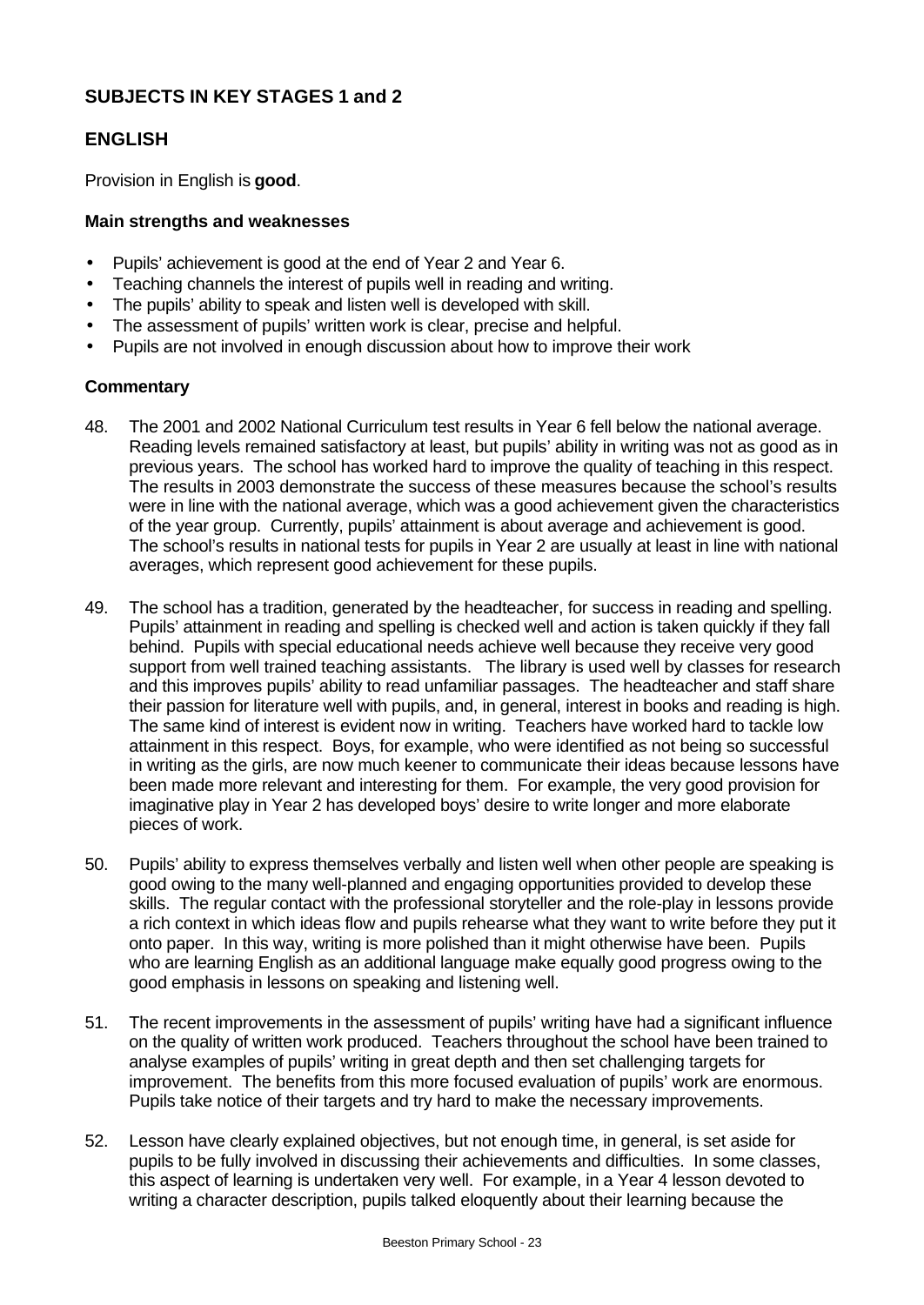teacher had created such an open atmosphere for reflection and debate. This positive and productive end to lessons is not common throughout the school.

#### **Language and literacy across the curriculum**

53. There are good opportunities for pupils to use their skills in reading, writing and discussion in other subjects. Computers are used well for word processing. Pupils' written work in history and art and design, for example is lively and displays an understanding of the ideas being studied. For example, in Year 6, pupils wrote with insight about L S Lowry's paintings in a way that not only gave details of his life, but which also showed a personal response to his work.

## **MATHEMATICS**

Provision in mathematics is **good**.

#### **Main strengths and weaknesses**

- Pupils achieve well because teaching and learning are consistently good.
- Leadership and management of the subject are good and have promoted good improvement.
- Computers are not used sufficiently in mathematics lessons.
- Marking and target setting are not used widely enough to help pupils improve their work.

- 54. Current standards are average in Year 2 and Year 6 and pupils are achieving well throughout the school. This maintains the standards shown by National Curriculum test results in Year 2, in both 2002 and 2003, and is a big improvement in Year 6 from the standards shown by the results in 2002. The school analysed those results very carefully and took effective action to improve the quality of teaching and the curriculum, with good support from the local education authority. Results in tests in 2003 show a marked improvement; national data shows that standards then were only slightly below the national average. This improvement is being maintained and improved upon as the effect of consistently good teaching throughout the school has an impact on older year groups. This is a credit to the school because almost a fifth of the pupils joined the school during Years 3 to 5 and some of these pupils have learning or behavioural difficulties. All groups of pupils achieve well. By the time they leave, both boys and girls achieve well and attain similar standards. Teachers take care to ensure that they target questions to both boys and girls to ensure that they are all fully engaged in lessons.
- 55. Assessment information is used effectively to check the progress of individuals and to highlight groups of pupils who need specific support. This is provided consistently well throughout the school by teaching assistants who help lower attainers and pupils with special educational needs to make good progress. They work closely with class teachers and have good systems of recording the progress their pupils are making. Pupils who are higher attainers are also highlighted and supported well by the level of challenging tasks.
- 56. Teachers plan well and pupils are enthusiastic about the subject. They develop good attitudes to learning and the overwhelming majority concentrates very well on their tasks, which promotes their progress well. Although good oral feedback is given in lessons, marking is not developed well enough to help pupils understand how they can improve their work. Assessment information is not yet used to set individual targets for improvement, but this is currently being introduced in younger classes.
- 57. The subject is led and managed well; the co-ordinator has a clear view of standards across the school and what is needed to improve them further. Good improvements have been made to provision for mathematics since the previous inspection, but, because of differences in year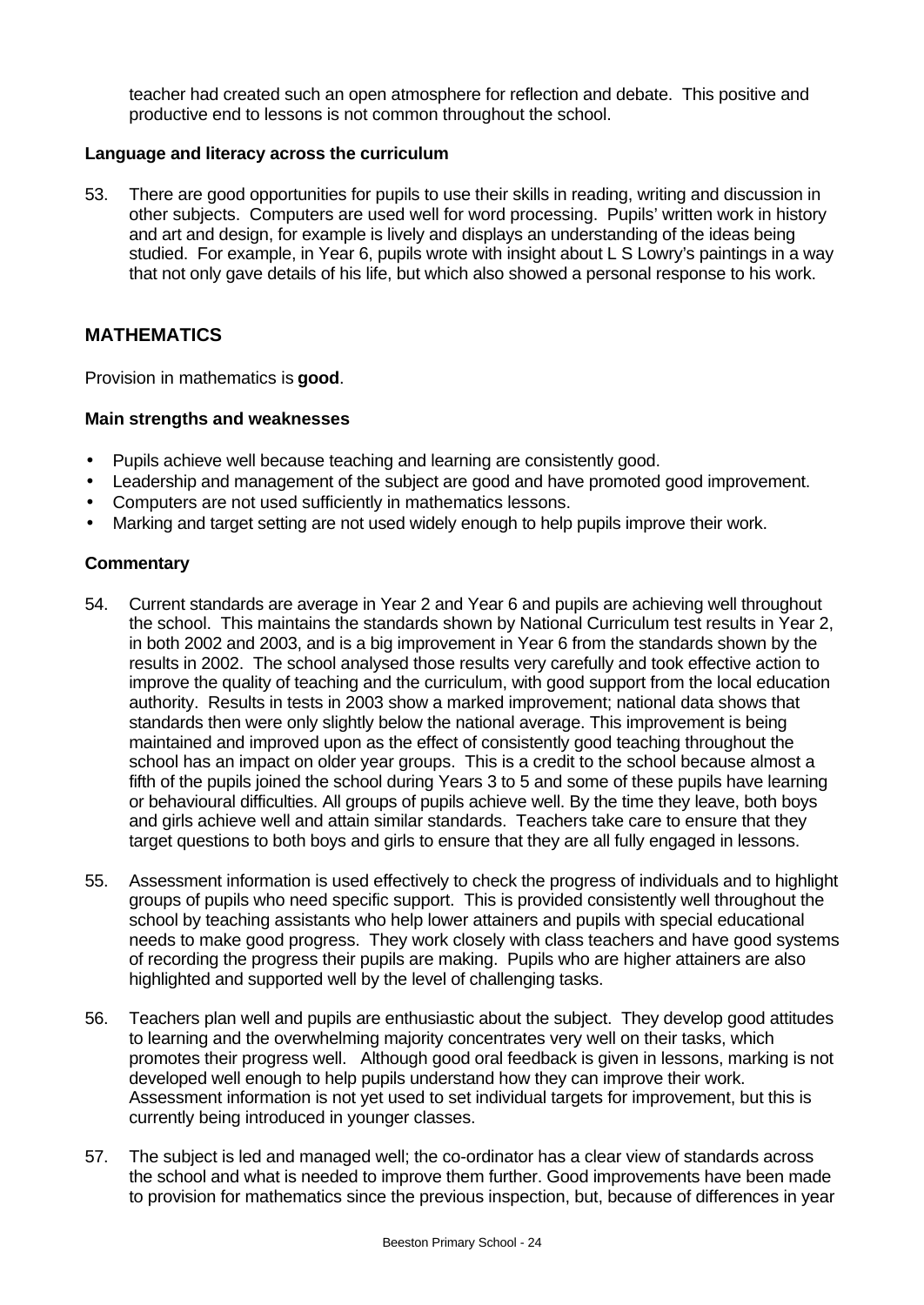groups, results in national tests are now lower than at that time. The school is managing well in the context of these changed characteristics.

#### **Mathematics across the curriculum**

58. There are satisfactory opportunities for pupils to apply and develop their mathematical skills in real situations in other subjects. Pupils are competent in working independently with sound accuracy. For example, they measure accurately when making products in design and technology and collect data in science, record their scientific data and present their findings in charts and graphs.

# **SCIENCE**

Provision in science is **satisfactory**.

#### **Main strengths and weaknesses**

- Pupils' work is well organised and well presented.
- Lesson starters and plenaries are often good as they reinforce learning through targeted question and answer sessions, and move pupils' learning on.
- Assessment procedures are not fully developed.
- Pupils' skills in predicting and hypothesising, designing their own investigations and raising questions are underdeveloped.
- Planning in lessons does not include sufficient challenge for the different groups within each class, particularly the higher attaining pupils.

- 59. Standards in science are usually in line with those achieved nationally. However, the newly published results indicate a slight decline in standards for higher attainers in 2003. There was a similar picture in 2002, when the proportion of pupils achieving at the higher level was below that in other similar schools.
- 60. The teachers have sound subject knowledge and, consequently, are able to ask relevant questions to find out about what pupils know and to further develop their scientific understanding. Teachers successfully share the purpose of the lesson with pupils so that they are clear about what they are to learn and what is expected of them. Where teaching is good, planned activities build well on previous work, so that pupils can use prior scientific knowledge and understanding to support their learning. This was evident in a Year 1 class when pupils were using their knowledge of light sources to begin to understand that light is essential for seeing things, and, in a Year 2 class when pupils used their knowledge of electrical sources to investigate making electrical circuits. Too few opportunities are taken to develop report writing, on many occasions pupils copy the write-up of investigations. Links to other subjects are starting to develop, for example, in Year 6 where pupils are learning about minibeasts in ICT. Teaching assistants are used well to support those pupils with special educational needs, enabling them to work alongside their peers and being fully involved in the lessons.
- 61. Pupils enjoy science and respond positively, showing a great deal of interest and enjoyment in their work. Consequently, they pick up the scientific ideas they are being taught and show sound achievement. Pupils' books are all well presented and the work well organised. Work is marked with positive comments, but marking does not give pupils a clear enough idea about what they need to improve.
- 62. Recent changes in subject leadership have yet to be consolidated and time is needed for initiatives to be implemented consistently across the school. The co-ordinator has analysed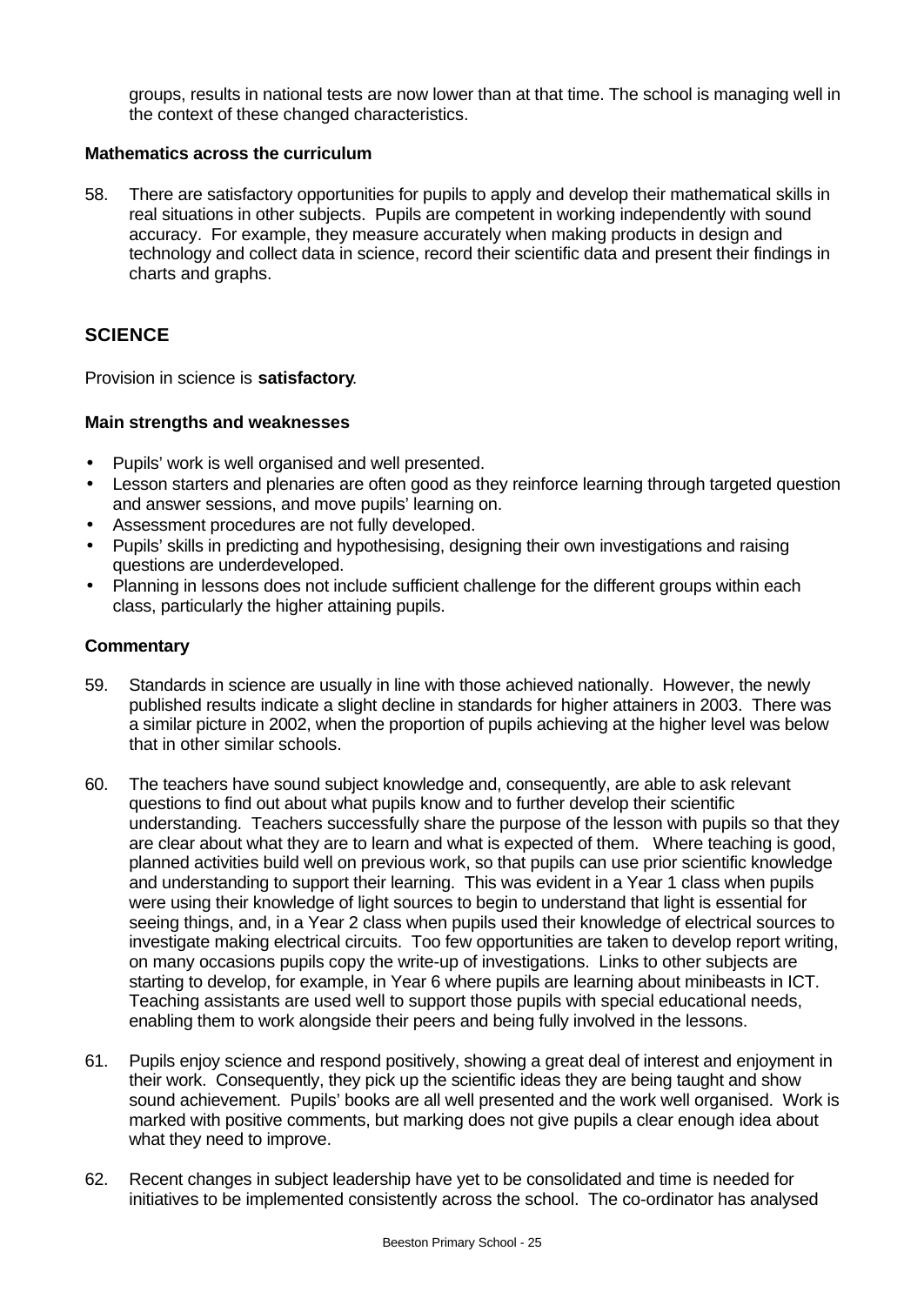standard assessment tests at Year 6 and from this has identified appropriate targets that are included in the development plan. However, the development of scientific enquiry continues to need attention. The monitoring of planning has not ensured that teachers plan tasks that meet closely enough the different groups within the class, for example, the pupils capable of higher attainment. The co-ordinator has introduced good quality end of topic assessment sheets, but their use was evident in only a couple of classes. The co-ordinator is giving good support to teachers through timetabled specialist teaching and this is having a positive effect on pupils' learning within lessons. The co-ordinator has done well to maintain resources to support teachers' organisation.

# **INFORMATION AND COMMUNICATION TECHNOLOGY**

Provision in information and communication technology is **satisfactory**.

#### **Main strengths and weaknesses**

- Pupils are benefiting from the specialist teaching from the co-ordinator at Years 3, 4, 5 and 6, and from the teaching assistant at Years 1 and 2.
- Pupils are achieving well in word processing skills and have confidence in using appropriate software to compile their own writing drafts.
- Pupils are not involved sufficiently in evaluating and thinking of ways to improve their own work and the work of other pupils.
- Tasks are not always closely matched to the needs of groups within each class.

- 63. Standards at the end of Year 2 and Year 6 are typical of those expected nationally for the age of the pupils. At Year 2, standards have kept pace with national expectations and, at Year 6, standards have risen so that they are now also in line with national expectations, indicating good progress since the last inspection.
- 64. Since the last inspection, teachers have undergone training to improve their subject knowledge and expertise. They now have more confidence in their teaching of ICT and are able to set work that challenges pupils more appropriately. They are beginning to use the digital projector to model the skills they are teaching.
- 65. Teaching and learning are satisfactory overall, but better where specialist teaching is promoted. Lesson plans, following the national guidelines, are providing good guidance for all classes and helping to improve teaching in this subject. Pupils are achieving well in word processing skills, using appropriate software to compile their own writing drafts. Pupils are not sufficiently involved in evaluating and considering ways to improve their own and other pupils' work. Pupils' work is marked with positive comments, but pupils receive insufficient written feedback on the intended learning or what they need to do next. This tends to limit their achievement overall.
- 66. The improved resources within the school enable pupils to build on their communication skills, particularly word processing. Pupils are becoming more confident in using the Internet and email by the time they leave the school, but this is still in the early stages of development. Years 5 and 6 pupils are beginning to create their own multimedia presentations. In Years 5 and 6 pupils were researching their topic on 'Minibeasts' and preparing multimedia presentations for Year 2 pupils. Pupils enjoy this subject and this is reflected in the good attitudes they demonstrate when applying themselves to their work. Work is not yet matched closely to the abilities of groups within the classes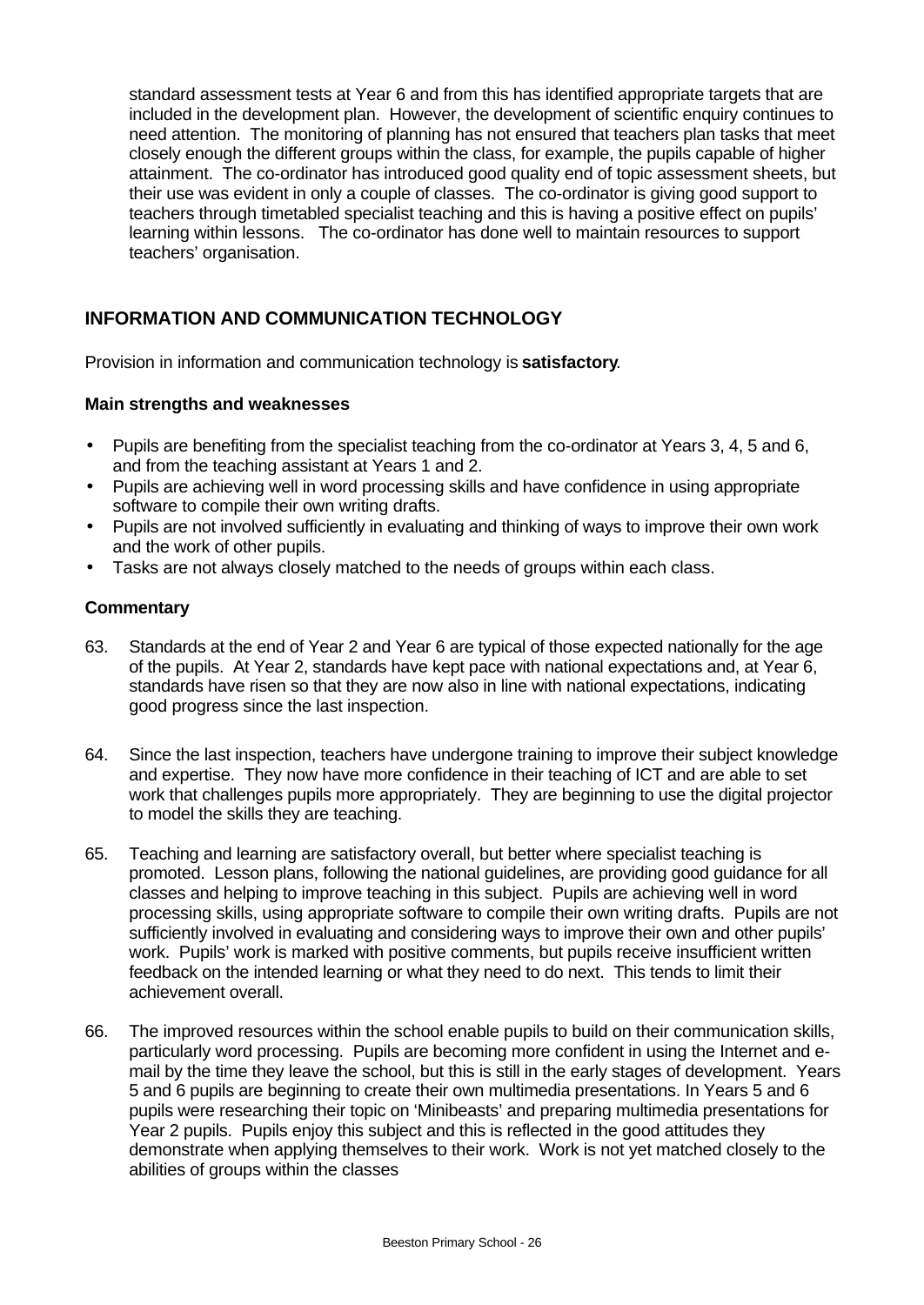67. The subject is satisfactorily led and managed and the enthusiastic co-ordinator is making strides to support staff in improving provision in this subject. The co-ordinator has put in place an action plan that outlines appropriate targets to develop. The co-ordinator has good subject knowledge and is using this to work alongside other staff in Years 3 to 6, thus enhancing teaching and learning for these pupils and supporting staff development. A teaching assistant at Years 2 and 3 is supporting small groups of pupils. She links closely to teachers' planning and feeds back information for assessment purposes. Formal monitoring of the subject has yet to be developed.

#### **Information and communication technology across the curriculum**

68. There are only a few opportunities for pupils to develop ICT through other subjects within the classroom. Pupils follow programs to support their spellings, such as 'Dazzle' to link with art and design, but too few opportunities are taken to link topics to ICT as a whole. Learning in the computer suite is more often linked to classroom learning. Pupils are learning to use camcorders in physical education and digital cameras to record the work they have done.

## **HUMANITIES**

#### **Geography**

Only one geography lesson was observed during the inspection. There was only a limited range of supporting written evidence of pupils' work and, therefore, no overall judgement about provision can be made.

Pupils respond well to lessons that give a real flavour of the country being studied. For example, in a Year 6 lesson on Africa, pupils handled everyday objects that might be used in Kenya, studied photographs of Kenyan wildlife and talked with interest about the map of Africa. They knew exactly where Kenya was and most could point to the Mozambique Channel.

Pupils throughout the school have an appropriate knowledge of Britain and the wider world and have sound skills in reading and drawing maps. An annual week's study of Europe, culminating in 'Europe Day' enhances their understanding of life in other countries. The Year 5 residential visit to Ingleborough also enriches learning well.

#### **History**

Provision in history is **good**.

#### **Main strengths and weaknesses**

- Pupils achieve well and standards are in line with expectations by the end of Year 2 and Year 6.
- Good use is made of role-play and artefacts to make lessons interesting.
- Good opportunities are provided for applying and developing literacy skills.
- Insufficient use is made of computers in history lessons for research and recording.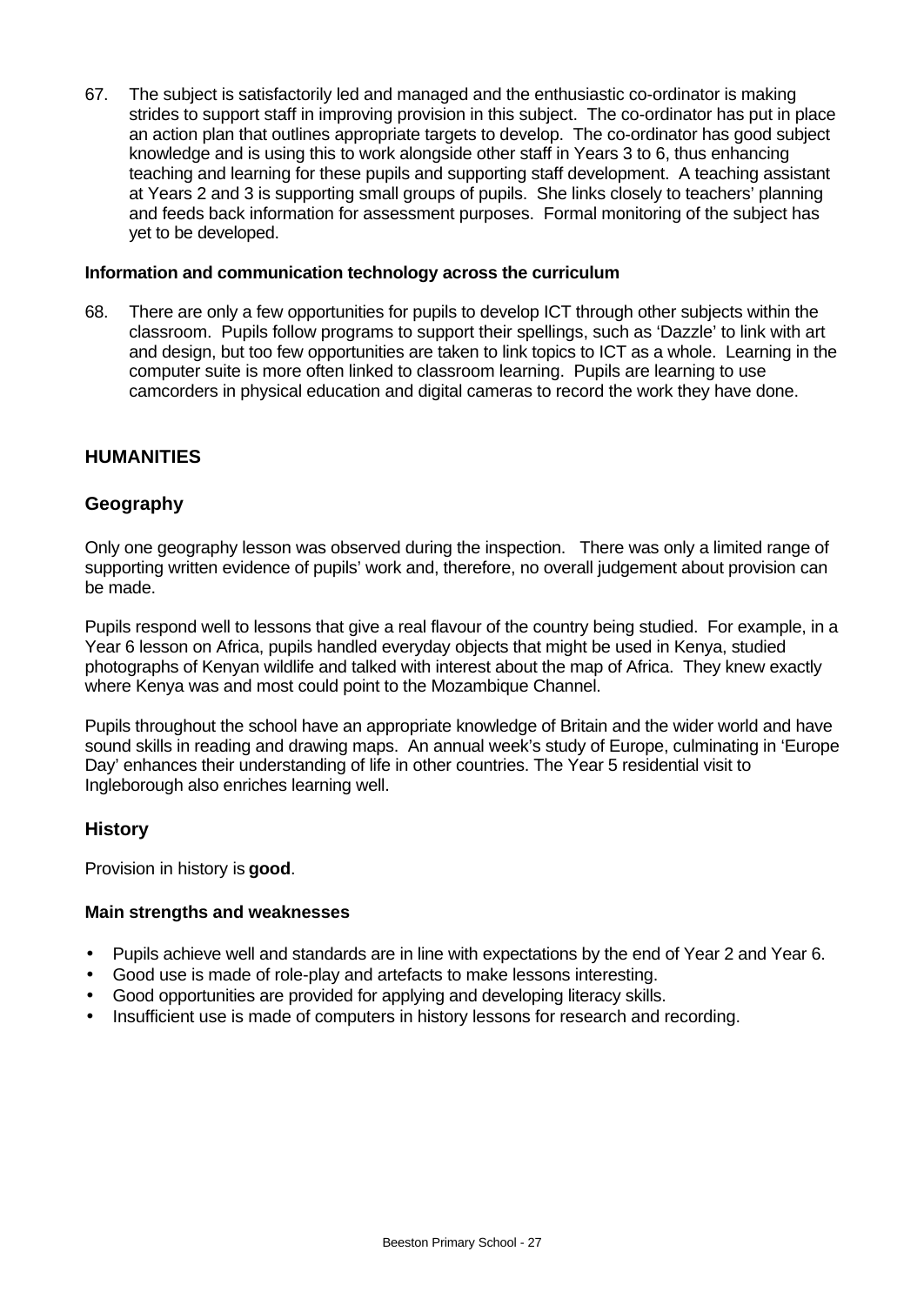### **Commentary**

- 69. Teaching is good and promotes good achievement. Pupils gain a sound understanding about life in the past and how it influences life today. For example, Year 6 pupils recall their learning about the Tudors and know that Henry VIII founded the Church of England when he wanted to remarry and introduced divorce to the country. Year 2 pupils learn about famous people, such as Florence Nightingale, and understand the difference she made to life in hospitals in the Crimean War.
- 70. Teaching observed during the inspection was consistently good and occasionally very good. Teachers make lessons stimulating by their good use of role-play and artefacts to engage pupils' interest and develop their empathy with people in past eras. Pupils are taught to look for evidence by investigating the artefacts and carrying out research using books and photographs. They develop a good level of interest and their good attitudes contribute well to their learning. Although some use is made of computers for research in lessons in the computer suite, they are not used sufficiently during history lessons to aid research or recording. Teacher make their learning targets for lessons clear so that pupils understand what they are meant to learn and can settle quickly to their work. Teachers plan very well to apply and develop literacy skills in historical writing and pupils have many opportunities to write in different styles during lessons. For example, they take notes and write reports and biographies. Good links are also made with art and design to maximise the use of time and make learning real. For example, pupils in Years 5 and 6 produce very good pencil drawings of the Tudors and Queen Victoria.
- 71. Leadership of the subject is good and has promoted good improvement in provision since the last inspection. Planning is now based on a scheme of work that enables teachers to plan for the development of pupils' knowledge, understanding and skills more systematically. Resources are good and contribute well to the raising of standards.

# **Religious Education**

Provision in religious education is **satisfactory**.

#### **Main strengths and weaknesses**

- Good use is made of role-play to make lessons interesting and pupils develop good attitudes.
- Good opportunities are provided for applying and developing literacy skills.
- Insufficient use is made of computers for research and recording.
- There is no system for assessing and recording pupils' learning and achievements.

- 72. Standards of attainment remain in line with expectations of the locally agreed syllabus, as they were at the time of the last inspection. Examination of pupils' work and discussions with pupils show that pupils develop a sound knowledge and understanding of Christianity and other world faiths. They are aware of some similarities between world religions, such as the various celebrations, special books and places of worship that are important to followers of different faiths, and know that faith influences the way people live. However, older pupils are not as certain about the underlying principles of certain aspects of their learning. For example, although pupils knew that Lent followed Shrove Tuesday, none could relate it to a period of fasting and sacrifice similar to that made by Jesus in the wilderness.
- 73. Teachers plan interesting lessons and make good use of role-play to stimulate interest and develop empathy. They provide very good opportunities to develop pupils' speaking, listening and writing skills in lessons. In the well-taught Year 6 lesson observed, pupils took part in a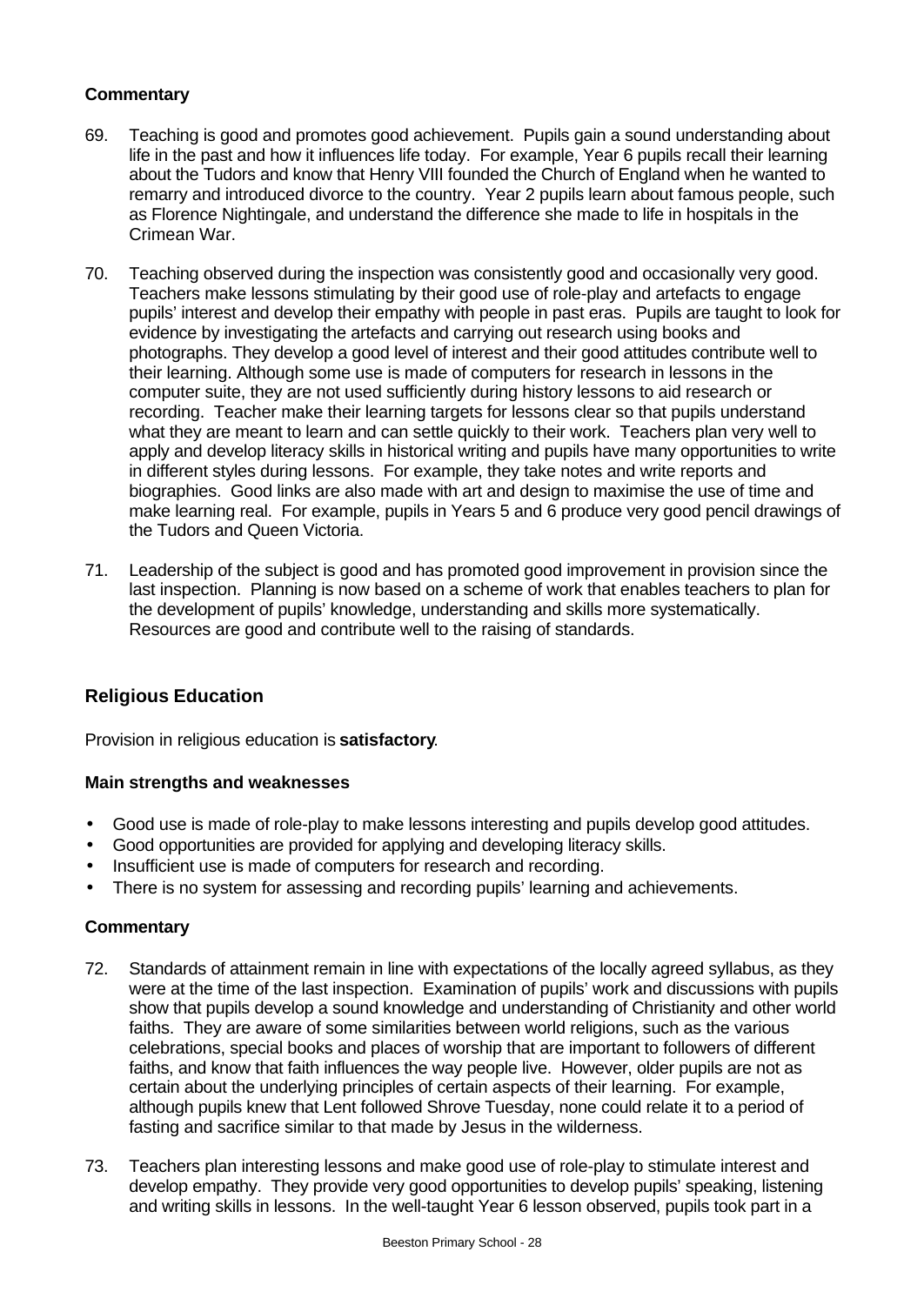role-play about the story of King Solomon and the baby. They then wrote persuasive speeches from the two women claiming the baby, and presented these at the end of the lesson for King Solomon to make his decision. There was initially a strong focus on the literacy aspects of the tasks rather than the religious content, but the teacher consolidated pupils' understanding of sacrifices made because of love. Learning support staff made a good contribution to the progress of lower attaining pupils, enabling them to succeed on the same task as other pupils.

- 74. There are sound opportunities for Year 6 pupils to conduct a piece of independent research on a world faith of their own choice. In this they make satisfactory use of computers in research, but these are generally underused in lessons for research and recording. Good links are made with other subjects, particularly in the studies of world faiths, when, for example, pupils create Rangoli patterns in art and design. In geography, pupils study Hinduism when learning about India. Pupils develop good attitudes to learning and a respect and interest in the beliefs and customs of others. This work is enlivened by visitors from various faiths, visits to places of worship and the use of a good range of religious artefacts.
- 75. Leadership is satisfactory and is beginning to have an impact on improving the planning of the curriculum. However, there is not yet an assessment procedure to support teachers in planning and checking pupils' progress. This gap in provision restricts pupils' achievement overall. The subject makes a good contribution to pupils' personal development.

# **CREATIVE, AESTHETIC, PRACTICAL AND PHYSICAL SUBJECTS**

## **Art and Design**

Provision in art and design is **very good**.

#### **Main strengths and weaknesses**

- Pupils' attainment and achievement have improved dramatically since the last inspection.
- The breadth of provision is key to the pupils' success.
- The leadership and management of the subject are strong and influential.
- Assessment is integral to the work undertaken.

- 76. At the time of the last inspection, pupils were achieving well by the end of Year 6 and satisfactorily by the end of Year 2. Currently, pupils are attaining standards well beyond the national expectation at the end of Year 2 and Year 6. This is a major success story for the school. It is founded on the school's long-term belief in breadth of study, incorporating the arts as fully as possible. The new co-ordinator, who teaches in Year 2, has made sure that standards have been raised in Years 1 and 2, and has also has worked most productively with other staff in the school who have specialist knowledge and skills. For example, a wellqualified and enthusiastic teaching assistant takes full responsibility for the very well-stocked art resources area in the centre of the school. It is here that, for example, pupils' work is displayed superbly and high quality resources are dispensed. Moreover, a teacher takes responsibility for three-dimensional work, in particular clay. The school kiln is used to very good effect to enhance the clay work produced.
- 77. Pupils' achievements are largely a result of the great breadth and depth of the work undertaken. Observational drawing is full of well-considered lines and thoughtful detail. Pupils of all ages are dedicated to producing drawings of quality. These sketches often provide the inspiration for work in paint, textiles, printing or clay. In Year 2, for example, pupils sketched some colourful daisies and then produced some visually stunning pastel daises that seemed to leap out from the page. Moreover, some closely observed studies of fruit and vegetables in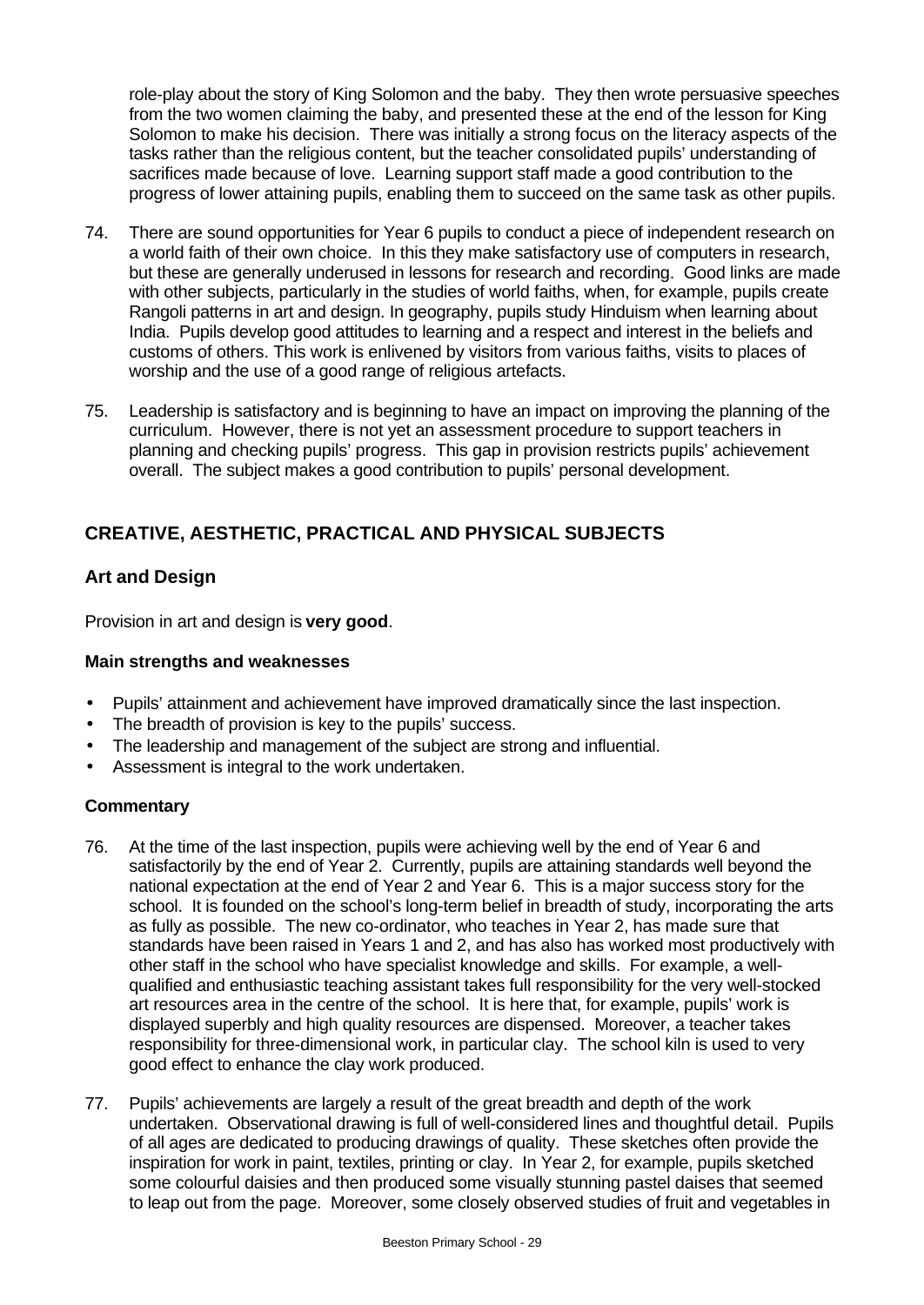Year 6 were used to produce pastel drawings and prints that transformed the original lines and patterns into bold and colourful versions that had a strong life of their own. Some of the details included in the painted versions on wood blocks were exquisite. The many pupils that attend the school's art club extend successfully their skills beyond the school day. Past pupils are so pleased with the provision and the progress that they make that they continue to attend the art club after leaving for secondary school.

78. Very good leadership and management provided by the co-ordinator and several other staff, have made sure that sketchbooks are used effectively to record thoughts, collect visual stimuli and try out ideas. These useful books act as a constant source of self-assessment for pupils. Pupils talk very well about what they are doing and how well they have done. They are particularly pleased to be able to take their sketchbook up into the next class to act as a constant reminder about work undertaken.

## **Design and Technology**

Three lessons in design and technology were observed during the inspection and pupils talked about their work, but not enough current work, particularly in Year 6, was available to make a full judgement about provision.

#### **Commentary**

- 79. The co-ordinator is used as a specialist teacher for some year groups. In these classes, teaching and learning are good as a consequence of the co-ordinator's good subject knowledge. The co-ordinator has produced lesson guidance for other teachers. This very helpful guidance has not been in use for long enough for the results to be seen in terms of pupils' work, but teachers are a lot clearer about what to teach and how to go about improving pupils' learning. The marking of pupils' designs and written ideas is, however, not helpful in all classes. Some comments prompt pupils to think again, but in some classes pupils receive too little advice about what to do.
- 80. The co-ordinator has organised resources very well so that teachers can fulfil the school's curriculum that is usefully based on the national guidelines. These resources are used successfully in lessons to help pupils achieve well. For example, in Year 2, pupils were thrilled to design and make puppets using a wide range of well-organised tools and materials. Good teaching by the co-ordinator had demonstrated the skills needed well and reinforced the correct use of vocabulary such as, prototype, pattern and template.
- 81. There are some very good links with other subjects such as English, mathematics and science. As, for example, in a Year 5 lesson, when the pupils' were focusing upon healthy eating as they designed cereal packages and invented interesting healthy cereals. In this way the curriculum became more relevant and exciting. An after-school club for design and technology is popular with the pupils and this reinforces appropriate skills for pupils.

## **Music**

Provision in music is **good**.

#### **Main strengths and weaknesses**

- Pupils reach satisfactory standards which represents good achievement.
- The co-ordinator has improved the subject well.
- Local education authority staff make a strong contribution to pupils' achievements.
- There is no formal assessment system in place.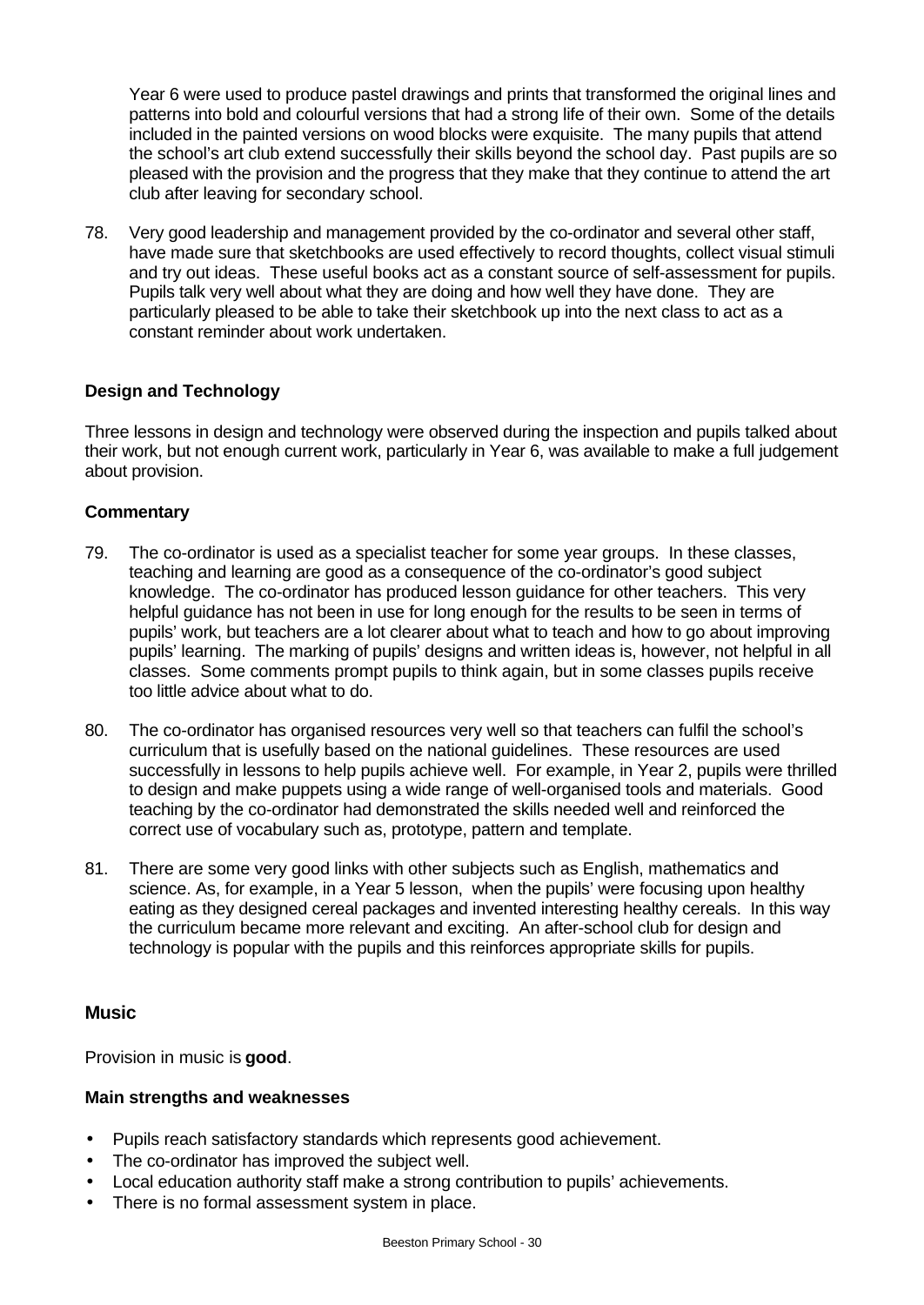#### **Commentary**

- 82. At the time of the last inspection, standards were not judged as there was too little evidence available. The school accepts that, in 1998, pupils' achievements were mainly related to singing and that compositions and performances using instruments were not strong features. Pupils are now reaching satisfactory standards in all aspects and this represents good achievement considering the ground that they have had to make up.
- 83. The co-ordinator has worked very hard to make sure that there is a good scheme of work for teachers to follow and that there are enough instruments to use. An enclosed room for music has been created which, although rather cramped at times, does provide a place in which singing and playing can be accomplished without disturbing other classes. The main drive has been to support non-specialist class teachers in the teaching of their own class. The school makes very good use of the knowledge of the co-ordinator and a local education authority music assistant who demonstrates good teaching and then encourages the class teacher to take over. The result of this support is that pupils in Year 1 can now compose imaginative sounds to depict fireworks using percussion instruments. In Year 4, pupils sing a Native American song melodiously, and clap the complicated rythmn. By Year 6, many pupils are already reaching the nationally expected level in being able to beat out, on a drum, a very complicated African rhythm while listening to a recorded version of the song.
- 84. The school invests a considerable amount of its own money to make sure that the orchestra thrives. More than 20 pupils play a variety of brass, string and woodwind instruments. They are expertly led by a local educational authority teacher who inspires top quality performances from the pupils. This activity is a strong feature of the school's provision for spiritual, moral, social and cultural development.
- 85. The curriculum development that has taken place recently has been beneficial, but it has not yet been accompanied by a system with which to assess pupils' progress. Sometimes lessons finish without pupils having had the chance to talk about how well they have done and what could have been improved.

## **PHYSICAL EDUCATION**

Provision in physical education is **satisfactory**.

#### **Main strengths and weaknesses**

- Pupils' achievements are beginning to be influenced positively by staff with specialist skills.
- Extra-curricular provision is very good.
- There is no formal assessment of pupils' achievement.

- 86. Standards were not judged at the time of the last inspection and since then the co-ordinator has left and not yet been replaced. The subject has not been managed in a way to ensure that pupils achieve better than expected in lessons. As a result, pupils reach satisfactory standards and achieve reasonably well, but could do better. When pupils are taught by staff with specialist knowledge, as in the case of Year 6, achievement is much higher than elsewhere in the school.
- 87. Keen and enthusiastic staff provide a very good range of extra-curricular activities for pupils to enjoy and in which to excel. Teaching staff are ably supported by parents and governors in offering a challenging programme of activities that includes dance, rugby and athletics to a high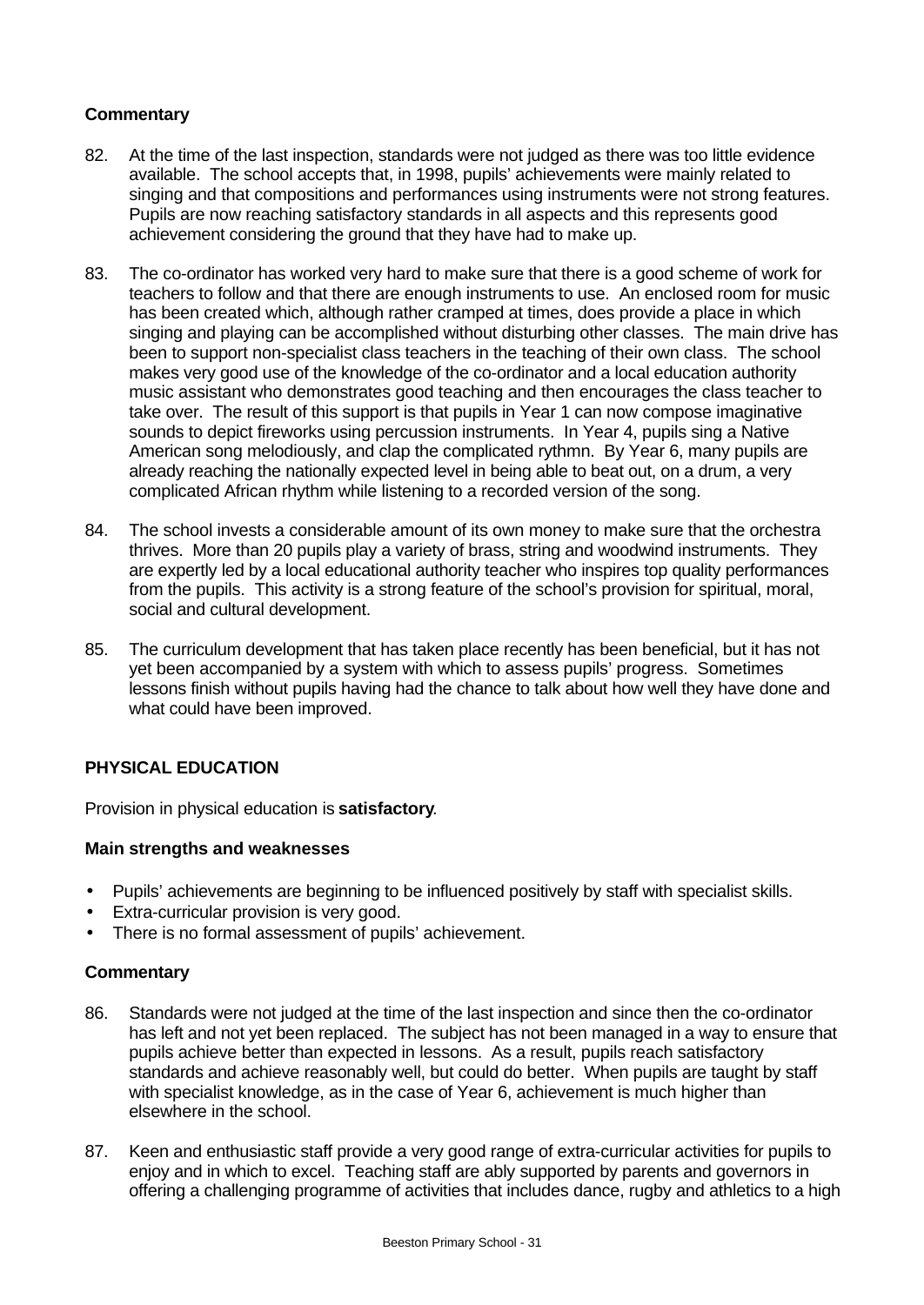level of performance. Several pupils are inspired to join local clubs to improve their skills. In this way, talented pupils are well catered for by the school's commitment to extended learning.

- 88. Pupils' progress is satisfactory in most lessons because they can think of movements to make and sometimes string them together into a proficient sequence, but they have not yet acquired the skill with which to sustain a movement, extend a stretch or hold a position firmly. Sometimes lessons are rushed and pupils do not get enough time to reflect on what they have learnt and how they could do better. In the best lessons, teachers take time to help pupils analyse their success and plan for improvement. The digital camera is used successfully in Years 5 and 6 to help pupils evaluate their performances. In these successful lessons, pupils make rapid progress and are able to talk coherently and sensitively about the work of other pupils.
- 89. The school has a good plan to appoint a co-ordinator early in 2004. It acknowledges that the lack of a system of assessment is a weakness and plans are in hand to put one in place.

# **PERSONAL, SOCIAL AND HEALTH EDUCATION AND CITIZENSHIP**

Provision in personal, social and health education and citizenship is **good**.

#### **Main strengths and weaknesses**

- Class discussion times for all year groups, and confidential drop-in sessions, encourage pupils to open up about their feelings and sensitivities and empathise with others.
- Healthy lifestyles and personal safety are strongly promoted, sometimes with help from outside agencies.
- Pupils get a good taste of democracy through elections to serve as leaders and representatives in school.

- 90. The school places great importance on developing pupils' personal and social qualities and enabling them to mature into responsible citizens. Year 3 pupils, for example, sensibly discussed times when they had seen someone upset and helped them to feel better. Wellestablished routines and trusting relationships give pupils confidence to share such experiences.
- 91. Healthy eating and fitness are reinforced through lessons and many initiatives that include sports and other extra-curricular provision. Pedestrian training led by the Safety Rangers Highways Department and cycling proficiency help pupils to keep safe on the streets. A recent performance by West Yorkshire Playhouse of 'Broken Angel' successfully raised pupils' awareness of alcohol abuse and issues surrounding child carers. A nurse visits school to talk to older pupils about puberty as part of the school's sex education programme.
- 92. Citizenship is very actively promoted through opportunities for pupils to play a considerable part in helping the school to run smoothly and improve. The head boy and head girl, school council, team captains, prefects and monitors make a big difference through carrying out their responsibilities diligently.